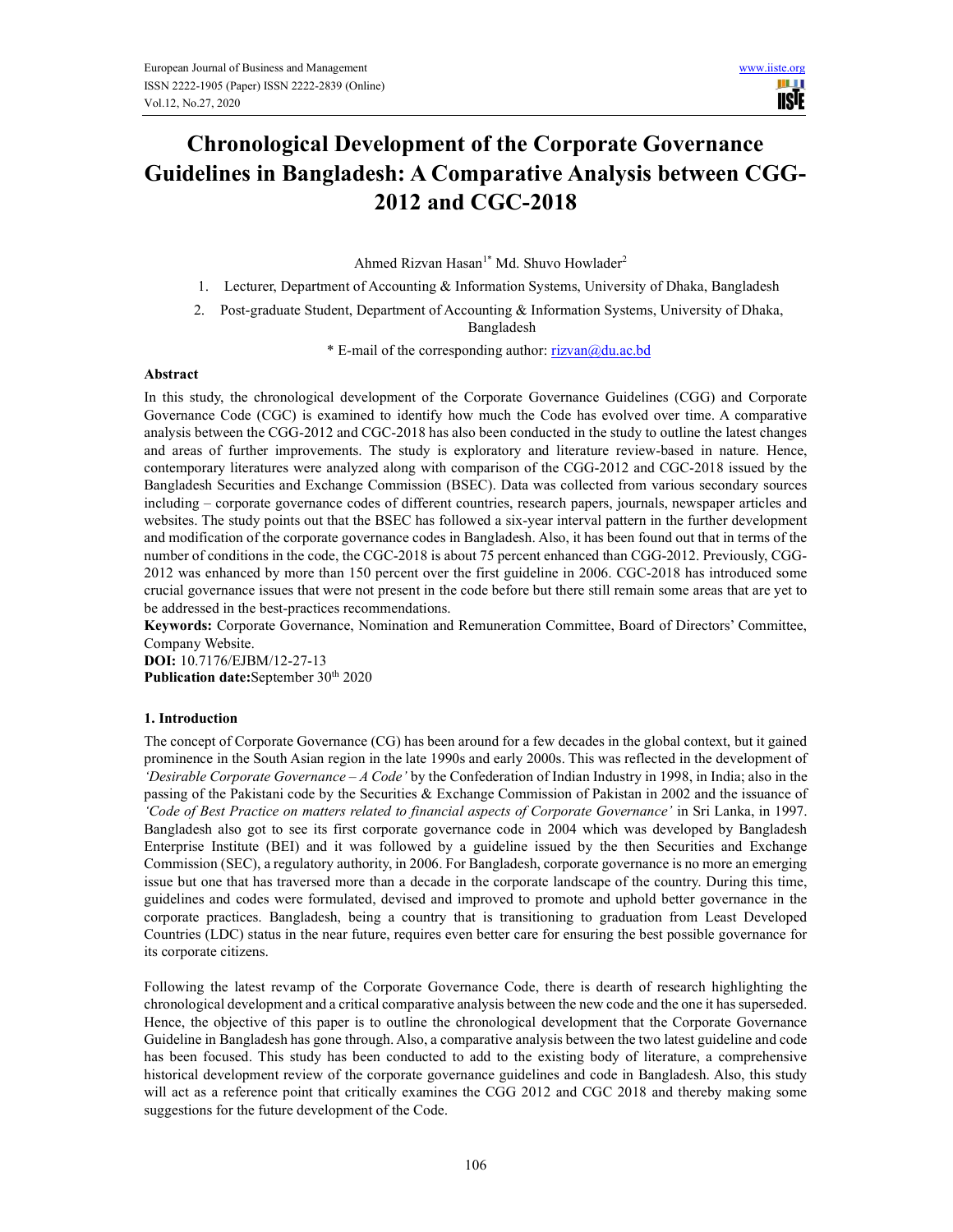## 2. Literature Review

The issue of corporate governance amalgamated momentum in the early part of the first decade of this century due to the occurrences of major corporate failures around the world. Even though the idea of corporate governance was in existence in the second half of the past century, it drew greater concern on the part of the affected stakeholders followed by these big corporate failures. This concern was reflected in the form of developing acts, guidelines, rules and codes to promote the best governance practices and thereby preventing such debacles. The emergence of CG guidelines and Codes is driven by the motive to recoup for imperfections in a country's corporate governance mechanism regarding the protection of shareholders' interests (Aguilera and Cuervo-Cazurra, 2004).

As far as research studies involving the issue of corporate governance in concerned, there are myriad of areas or perspectives from which it has been addressed. In the Bangladeshi context, the strands of researches involving Corporate Governance include – literature review type studies, studies investigating the relationship between firm performance and CG factors, checking of CGG compliance status of various companies/industries, studies revolving around various theories and their bearing on CG phenomenon and so on. Another type of research involves intra and inter country comparative analysis of CG guidelines.

In the South-Asian regional context, it was seen back in the early 2000s that Bangladesh lagged behind its South-Asian counterparts with regard to corporate governance standards and practices (BEI, 2003; Gillibrand, 2004).

In the Bangladeshi perspective, a critical examination of the changes made in the then existing guidelines from the one issued on 20 February 2006, was made (Biswas, 2012). Areas of further improvement even after the issuance of a new code was sought and suggested in various studies (Biswas, 2012; Rahman & Khatun, 2017). In another type of study, comparative analysis of the Bangladeshi guidelines and the guidelines of other Asian countries was done (Bhowmik & Islam, 2013; Das et al., 2018).

### 3. Chronological Development of the Corporate Governance Guidelines and Code in Bangladesh

In Bangladesh, the earliest initiative to develop a guideline for corporate governance was taken back in 2003 by a non-profit, non-political research centre called Bangladesh Enterprise Institute (BEI). As part of this initiative, BEI formed a taskforce comprising prominent individuals from the government, private sector, NGOs and other relevant bodies. Also, the institute undertook a comparative analysis of corporate governance in the context of South Asian region that brought forth the corporate governance scenario at that time. Bangladesh was lagging behind its neighbors with respect to policy formulation regarding corporate governance. The outcome of the BEI's effort was in the form of developing The Code of Corporate Governance for Bangladesh (BEI, 2004).

This private initiative was followed by the issuance of a guideline from the country's capital market regulator – then the Securities and Exchange Commission (later renamed as the Bangladesh Securities and Exchange Commission). Though the guideline was not as elaborate as the Code developed by BEI, it was a significant development in the corporate governance scenario in Bangladesh. Later on, the BSEC had improved and extended its guideline after every six years. The latest development was in the form of CGC 2018 that covers greater areas of governance. New areas and provisions have been devised in order to strengthen the governance practices of the corporations.

The major developments in the country's corporate governance policy formulation (SEC, 2006; SEC, 2012; BSEC, 2018) are summarized in Table 1.

| <b>August, 2003</b> | Formation of the Taskforce on Corporate Governance                                  |
|---------------------|-------------------------------------------------------------------------------------|
| March, 2004         | Publishing of The Code of Corporate Governance for Bangladesh, Principles &         |
|                     | Guidelines for Best Practices in the Private Sector, Financial Institutions, State- |
|                     | Owned Enterprises & Non-Governmental Organizations.                                 |
| February, 2006      | Issuance of Corporate Governance Guideline (CGG) 2006                               |
| <b>August, 2012</b> | Issuance of Corporate Governance Guideline (CGG) 2012                               |
| June, 2018          | Issuance of Corporate Governance Code (CGC) 2018                                    |

Table 1: Chronological Development of CGG and CGC in Bangladesh.

In Table 2, information regarding the issuance of subsequent CGG and CGC by the SEC (later BSEC) has been compiled.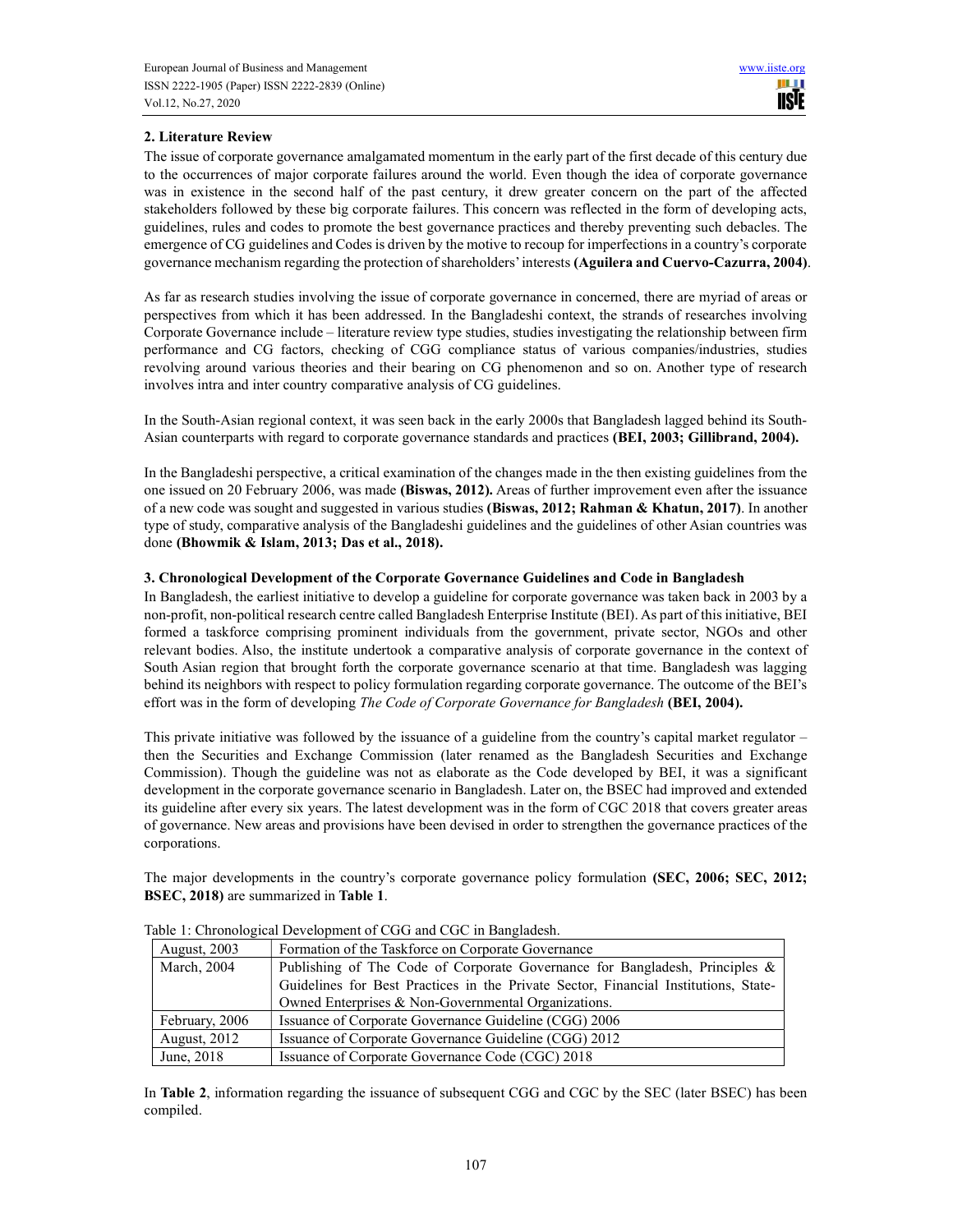Notification Date

Notification dated 20 February, 2006

Notification dated 07 August, 2012

Notification dated 3 June, 2018

| <b>Notification No.</b> | Date of<br><b>Gazette</b> | Notification/order<br>that is | <b>To be Complied</b><br>with by | Amendment      |
|-------------------------|---------------------------|-------------------------------|----------------------------------|----------------|
|                         | <b>Publishing</b>         | repealed/superseded           |                                  |                |
|                         |                           | by it                         |                                  |                |
| Notification No.        | Gazette                   | Order No.                     | Disclosure<br>of                 | None           |
| SEC/CMRRCD/2006-        | dated 26                  | SEC/CMRRCD/2006-              | Compliance                       |                |
| 158/Admin/02-08         | April, 2006               | 158/Admin/02-06               | <b>Status</b><br>was             |                |
|                         |                           |                               | mandatory<br>and                 |                |
|                         |                           |                               | he<br>$\mathsf{to}$<br>was       |                |
|                         |                           |                               | reported in the                  |                |
|                         |                           |                               | Annual Reports                   |                |
|                         |                           |                               | starting from FY                 |                |
|                         |                           |                               | 2006-07<br>hut                   |                |
|                         |                           |                               | Compliance<br>to                 |                |
|                         |                           |                               | Guidelines<br>the                |                |
|                         |                           |                               | was<br>not                       |                |
|                         |                           |                               | mandatory as the                 |                |
|                         |                           |                               | basis<br>was                     |                |
|                         |                           |                               | 'Comply<br>or                    |                |
|                         |                           |                               | Explain'.                        |                |
| Notification No.        | Gazette                   | Notification No.              | 31 December                      | Once:          |
| SEC/CMRRCD/2006-        | dated 30                  | SEC/CMRRCD/2006-              | 2012                             | Notification   |
| 158/134/Admin/44        | August,                   | 158/Admin/02-08               |                                  | dated 21 July, |
|                         | 2012                      |                               |                                  | 2013, Gazette  |
|                         |                           |                               |                                  | dated 20       |

Notification No. SEC/CMRRCD/2006- 158/134/Admin/44

August, 2013.

HI I **IISIE** 

None so far

31 December 2018

## Table 2: CGG and

the best-practices recommendations. Starting from 2006, the corporate governance guideline formulated by the Commission has evolved over more than a decade. The best-practices recommendations had covered more and more areas as time progressed. In Table 3, a side-by-side comparison is done to show the structure of the guideline(s) and code, separated by six years.

A comparative analysis of the CGG and CGC in Bangladesh is aimed at finding out the recent developments in

Gazette dated 10 June, 2018

#### 4.1 Structure of the Guideline(s) and Code

Notification No. BSEC/CMRRCD/2006- 158/207/Admin/80

4. Comparison of the CGG(s) and CGC in Bangladesh

Table 3: Structure of the Guideline(s) and Code.

| <b>CGG-2006</b>          | $CGG-2012$              | <b>CGC-2018</b>                                                     |  |  |
|--------------------------|-------------------------|---------------------------------------------------------------------|--|--|
| Comply or Explain Basis  | Comply Basis (As per    | Comply Basis (As per condition No. 9)                               |  |  |
| (As per condition No. 5) | condition $No. 7$ )     | No. of Broad Heads $-9$ (3 new heads;                               |  |  |
| No. of Broad Heads - 5   |                         | No. of Broad Heads $-7$   previous two heads got combined into one) |  |  |
| No. of Conditions $-37$  | $(2$ new)               | No. of Conditions $-166$ (Fully new 62, also                        |  |  |
| No. of Annexure - None   | No. of Conditions $-95$ | previous 4 conditions have been split up in 13)                     |  |  |
|                          | No. of Annexure - 01    | No. of Annexure - 03                                                |  |  |

### 4.2 Broad Areas Covered in the Guideline(s) and Code

The broad areas within the guideline and code have changed greatly in the recent development. Some areas were merged whereas some new areas were introduced for greater addressing of governance issues. Table 4 depicts the gradual change of broad areas used in the guideline(s) and code.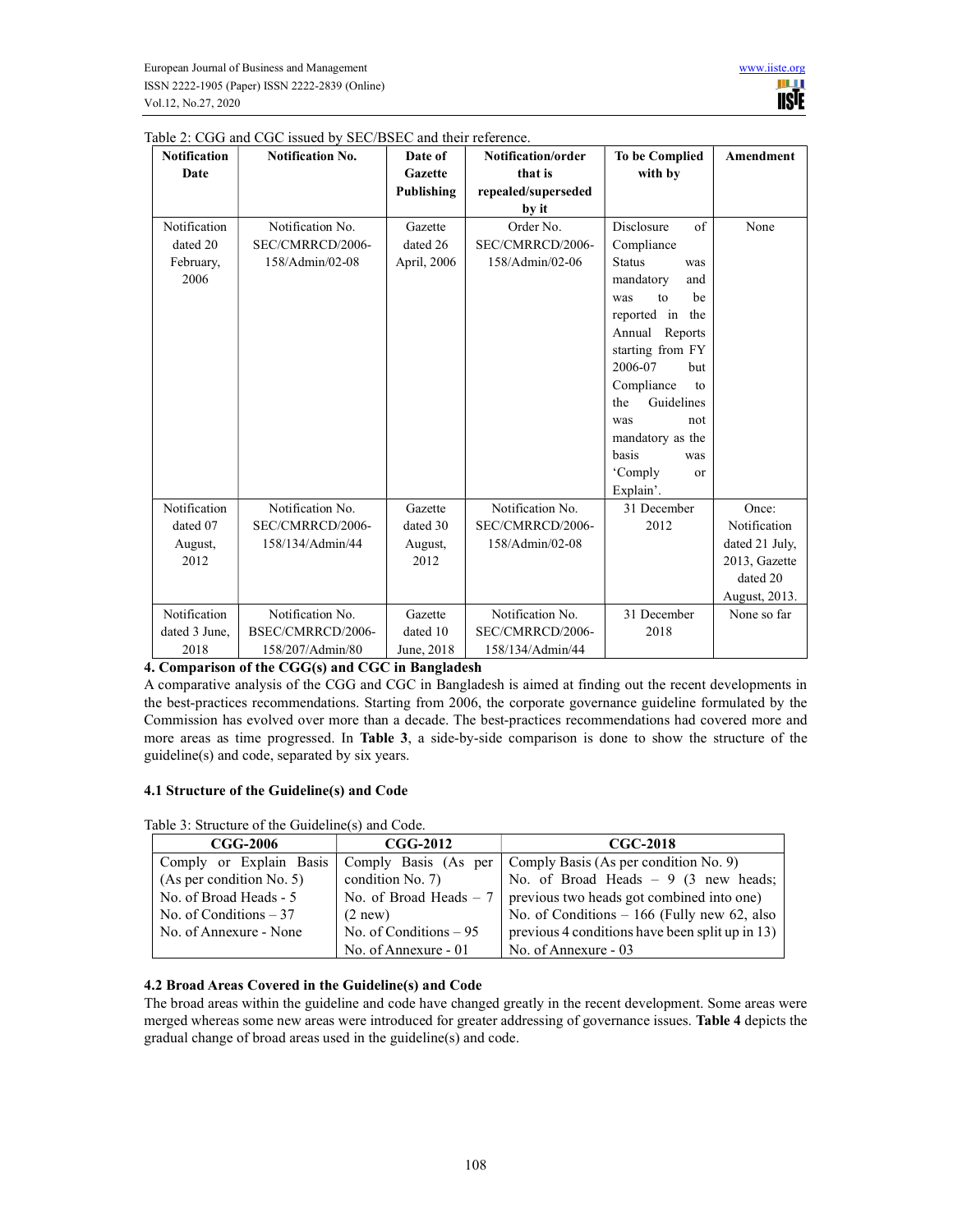| <b>CGG-2006</b>    | <b>CGG-2012</b>          | Change     | <b>CGC-2018</b>               | Change            |
|--------------------|--------------------------|------------|-------------------------------|-------------------|
| 1. Board of        | 1. Board of Directors    | None       | 1. Board of Directors         | None              |
| Directors          |                          |            |                               |                   |
| 2. Chief Financial | 2. Chief Financial       | None       | 2. Governance of Board of     | Numbering         |
| Officer (CFO),     | Officer (CFO), Head of   |            | Directors of Subsidiary       | of head           |
| Head of Internal   | Internal Audit and       |            | Company                       | changed           |
| Audit and Company  | Company Secretary        |            |                               | from $5$ to $2$ . |
| Secretary          | (CS)                     |            |                               |                   |
| 3. Audit Committee | 3. Audit Committee       | None       | 3. Managing Director          | Numbering         |
|                    |                          |            | (MD) or Chief Executive       | of head got       |
|                    |                          |            | Officer (CEO), Chief          | changed.          |
|                    |                          |            | Financial Officer (CFO),      | Previous          |
|                    |                          |            | Head of Internal Audit        | heads No.2        |
|                    |                          |            | and Compliance (HIAC)         | and No. 6         |
|                    |                          |            | and Company Secretary         | got               |
|                    |                          |            | (CS)                          | combined.         |
| 4.                 | 4. External/Statutory    | None       | 4. Board of Directors'        | <b>New</b>        |
| External/Statutory | Auditors                 |            | Committee                     |                   |
| Auditors           |                          |            |                               |                   |
|                    | 5. Subsidiary Company    | <b>New</b> | 5. Audit Committee            | Numbering         |
|                    |                          |            |                               | of head           |
|                    |                          |            |                               | changed           |
|                    |                          |            |                               | from 3 to 5.      |
|                    | 6. Duties of Chief       | New        | 6. Nomination and             | New               |
|                    | <b>Executive Officer</b> |            | <b>Remuneration Committee</b> |                   |
|                    | (CEO) And Chief          |            | (NRC)                         |                   |
|                    | Financial Officer        |            |                               |                   |
|                    | (CFO)                    |            |                               |                   |
|                    |                          |            | 7. External or Statutory      | Numbering         |
|                    |                          |            | Auditors                      | of head           |
|                    |                          |            |                               | changed           |
|                    |                          |            |                               | from 4 to 7.      |
|                    |                          |            | 8. Maintaining a website      | New               |
|                    |                          |            | by the Company.               |                   |
|                    |                          |            |                               |                   |
| 5. Reporting the   | 7. Reporting and         | Numbering  | 9. Reporting and              | Numbering         |
| Compliance in the  | Compliance of            | of head    | Compliance of Corporate       | of head           |
| Director's Report  | Corporate Governance     | changed    | Governance.                   | changed           |
|                    |                          | from 5 to  |                               | from 7 to 9.      |
|                    |                          | 7.         |                               |                   |

Table 4: Broad Areas covered in the Guideline(s) and Code over time.

## 4.3 Comparative Analysis between the CGG of 2012 and the CGC of 2018

In this section, a provision-by-provision comparison between the CGG-2012 and CGC-2018, has been made. In case of some provisions, only the Condition Number (CN) has changed whereas in some cases a totally new provision has been introduced. Also, there are instances where amendments have been made in some existing provisions. Finally, some provisions remained unchanged across the guidelines. The 'new' and 'amended' provisions are presented in tabular format over this section of the paper, in order to present the comparative picture.

### 4.3.1 Board of Directors

In the CGC 2018, under this heading, there are 69 conditions, of which, 16 conditions are totally new (Table 5, Panel A) and 17 conditions are amended from the CGG 2012 (Table 5, Panel B).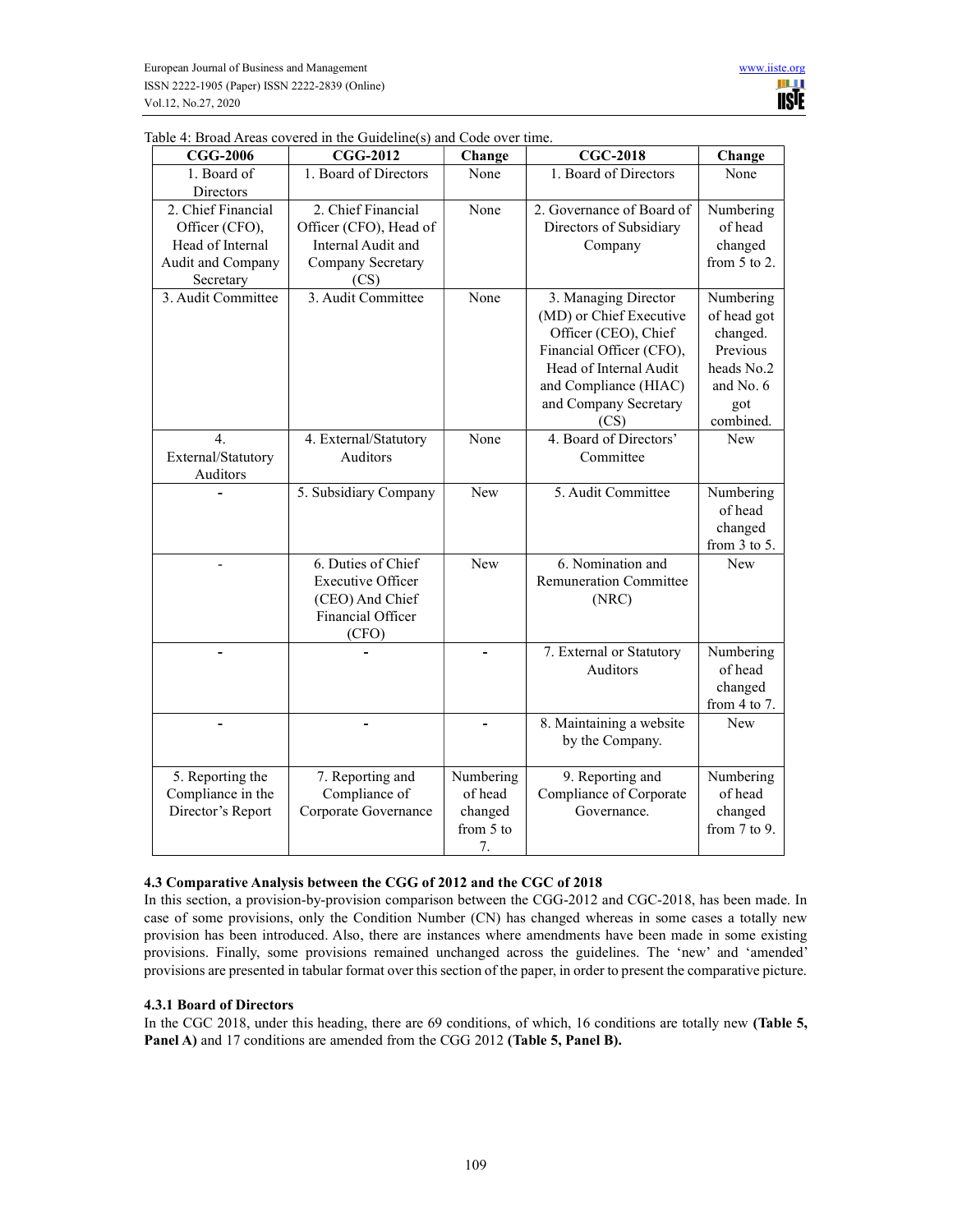

# Table 5: Board of Directors Panel A: New Conditions

| Area                                                          | Provision<br>in CGG-<br>2012 | Change<br>Made | <b>CN</b>           | <b>Provision in CGC-2018</b>                                                                                                                                                                                                                                                                         |
|---------------------------------------------------------------|------------------------------|----------------|---------------------|------------------------------------------------------------------------------------------------------------------------------------------------------------------------------------------------------------------------------------------------------------------------------------------------------|
| Meaning<br>or<br>Definition<br>of<br>Independent<br>Directors | No such<br>provision         | Yes            | $1(2)$ (b)<br>(iii) | Not been an executive of the company in immediately preceding two<br>financial years.                                                                                                                                                                                                                |
| of<br>Duality<br>Chairman<br>and                              | No such<br>provision         | Yes            | 1(4)(b)             | MD/CEO of a listed company cannot hold the same position in another<br>listed company.                                                                                                                                                                                                               |
| MD/CEO                                                        |                              |                | 1(4)(e)             | In the absence of the Chairperson, the remaining members may elect<br>one of themselves from nonexecutive directors as Chairperson for that<br>particular Board-meeting;<br>reason of absence of the regular Chairperson to be recorded in the<br>minutes.                                           |
| Additional<br><b>Statements</b><br>or                         | No such<br>provision         | Yes            | $1(5)$ (xvi)        | About the protection of the minority shareholders from the controlling<br>shareholders. Also, the effective means of redress.                                                                                                                                                                        |
| Disclosures in the                                            |                              |                | 1(5)(xxi)           | About not declaring bonus share or stock dividend as interim dividend.                                                                                                                                                                                                                               |
| Directors' Report                                             |                              |                | $1(5)$ (xxv)        | CEO/MD-signed management-discussion and analysis reflecting the<br>company's position and operation along with changes in the financial<br>statements focusing on:                                                                                                                                   |
|                                                               |                              |                |                     | (a) accounting policies and estimation for preparation of financial<br>statements.                                                                                                                                                                                                                   |
|                                                               |                              |                |                     | (b) changes in accounting policies and estimation, with effect of such<br>change in absolute figure.                                                                                                                                                                                                 |
|                                                               |                              |                |                     | (c) comparative analysis between the current and preceding 5 years'<br>financial performance, position and cash-flows, and explanation for the<br>same.                                                                                                                                              |
|                                                               |                              |                |                     | (d) comparison of financial performance, position, cash-flows with the<br>industry scenario.                                                                                                                                                                                                         |
|                                                               |                              |                |                     | (e) brief explanation of the financial and economic scenario of the<br>country and the globe.                                                                                                                                                                                                        |
|                                                               |                              |                |                     | (f) financial statements related risks and concerns and explanation of<br>the mitigation plan for the same.                                                                                                                                                                                          |
|                                                               |                              |                |                     | (g) future plan/projection/forecast of operation, performance and<br>financial position with justification thereof. Actual position to be<br>explained to the shareholders in next AGM.                                                                                                              |
|                                                               |                              |                | $1(5)$ (xxvi)       | Declaration/certification by CEO and CFO to the Board as required<br>under CN 3(3), to be disclosed as per Annexure-A.                                                                                                                                                                               |
|                                                               |                              |                | 1(5)(xxvii)         | Report and certificate regarding compliance of this Code as required<br>under CN 9, to be disclosed as per Annexure-B and Annexure-C.                                                                                                                                                                |
| Meetings<br>of the<br>BoD                                     | No such<br>provision         | Yes            | 1(6)                | The company is to conduct the board-meetings, record the minutes,<br>keep required books and records as per the provisions of Bangladesh<br>Secretarial Standards (BSS) as adopted by the Institute of Chartered<br>Secretaries of Bangladesh (ICSB), notwithstanding any condition of<br>this Code. |
| Code of Conduct                                               | No such                      | Yes            | 1(7)(b)             | NRC-determined code of conduct is to be posted on the company-                                                                                                                                                                                                                                       |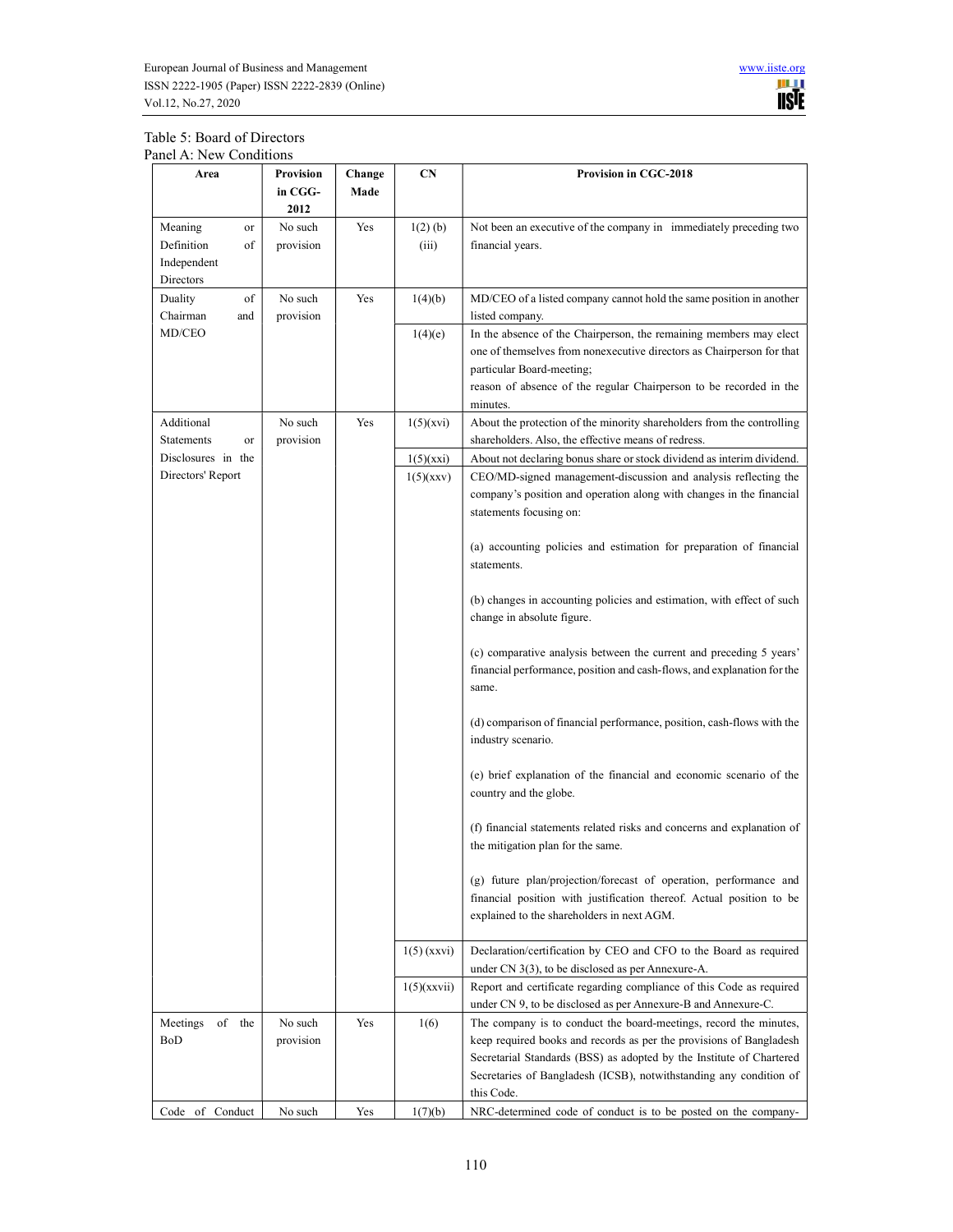| for | the            | Board | provision. | website including, among others, prudent conduct and behavior;         |
|-----|----------------|-------|------------|------------------------------------------------------------------------|
|     | <b>Members</b> |       |            | confidentiality; conflict of interest; compliance with laws, rules and |
|     |                |       |            | regulations; prohibition of insider trading; relationship with         |
|     |                |       |            | environment, employees, customers and suppliers; and independency.     |

# Panel B: Amended Conditions

| Area                                          | CN            | Provision in CGG-2012                                                                                                                                                                                                                                                                                                                                                                             | Chang     | <b>CN</b>                | <b>Provision in CGC-2018</b>                                                                                                                                                                                                             |  |
|-----------------------------------------------|---------------|---------------------------------------------------------------------------------------------------------------------------------------------------------------------------------------------------------------------------------------------------------------------------------------------------------------------------------------------------------------------------------------------------|-----------|--------------------------|------------------------------------------------------------------------------------------------------------------------------------------------------------------------------------------------------------------------------------------|--|
|                                               |               |                                                                                                                                                                                                                                                                                                                                                                                                   | e<br>Made |                          |                                                                                                                                                                                                                                          |  |
| Number<br>of<br>Independent<br>Directors (ID) | 1.2(i)        | No direction was given<br>regarding fraction.                                                                                                                                                                                                                                                                                                                                                     | Yes       | 1(2)(a)                  | Fraction shall be considered to the next<br>integer or whole number.                                                                                                                                                                     |  |
| Meaning/Definiti<br>on of IDs                 | 1.2(i)<br>b)  | Not a sponsor of the<br>$\bullet$<br>company<br>connected<br>Not<br>with<br>$\bullet$<br>company's<br>any<br>sponsor/director/shareho<br>lder holding one percent<br>$(1\%)$ or more shares of<br>the total paid-up shares<br>of the company on the<br>basis<br>of<br>family<br>relationship.<br>Family members also<br>$\bullet$<br>should not hold above<br>mentioned shares in the<br>company. | Yes       | 1(2)(b)(ii)<br>$\lambda$ | With the previous categories of connections,<br>the followings have been added:<br>Not connected with the company's<br>nominated<br>director/any<br>of<br>its<br>associates/sister concerns/subsidiaries<br>and parents/holding entities |  |
|                                               | 1.2(i)<br>d)  | Not<br>$\bullet$<br>a<br>member/director/officer<br>of any stock exchange.                                                                                                                                                                                                                                                                                                                        |           | $1(2)$ (b)<br>(v)        | With the previous categories, the following<br>has been added:<br>Not a TREC (Trading Right Entitlement<br>$\bullet$<br>Certificate) holder.                                                                                             |  |
|                                               | 1.2(i)<br>e)  | Not<br>$\rm{a}$<br>shareholder,<br>$\bullet$<br>director/officer of any<br>of<br>member<br>stock<br>exchange/an<br>intermediary<br>of<br>the<br>capital market.                                                                                                                                                                                                                                   |           | $1(2)$ (b)<br>(vi)       | Not a shareholder, director excepting<br>$\bullet$<br>independent director/officer of any<br>member / TREC holder of stock<br>exchange / an intermediary of the<br>capital market.                                                       |  |
|                                               | 1.2(i)<br>f)  | $\bullet$<br>Not<br>$\rm{a}$<br>partner/an<br>executive/was<br>not<br>a<br>partner or an executive<br>during the preceding 3<br>(three) years of the<br>concerned<br>company's<br>statutory audit firm.                                                                                                                                                                                           |           | $1(2)$ (b)<br>(vii)      | Following addition to existing provision has<br>been made:<br>or audit firm engaged in internal audit<br>services/audit firm conducting special<br>audit/<br>professional<br>certifying<br>compliance of CGC.                            |  |
|                                               | 1.2(i)<br>g)  | Not an independent director in<br>more than 3 listed companies.                                                                                                                                                                                                                                                                                                                                   |           | 1(2)(b)<br>(viii)        | The number is increased to 'not more than 5'<br>now.                                                                                                                                                                                     |  |
|                                               | 1.2(i)<br>h)  | Not been convicted by a court<br>of competent jurisdiction as a<br>defaulter in payment of any<br>loan to a bank or a Non-Bank<br>Financial Institution (NBFI).                                                                                                                                                                                                                                   |           | 1(2)(b)<br>(ix)          | Following words have been added after 'any<br>loan' to enhance the definition: 'or any<br>advance'.                                                                                                                                      |  |
| Tenure of ID                                  | $1.2 \; (vi)$ | Tenure of an independent<br>director shall be for a period of<br>3 (three) years. Extendable for<br>1 term only.                                                                                                                                                                                                                                                                                  | Yes       | 1(2)(e)                  | In addition to the previous provision, the<br>following extension has been added under the<br>condition:                                                                                                                                 |  |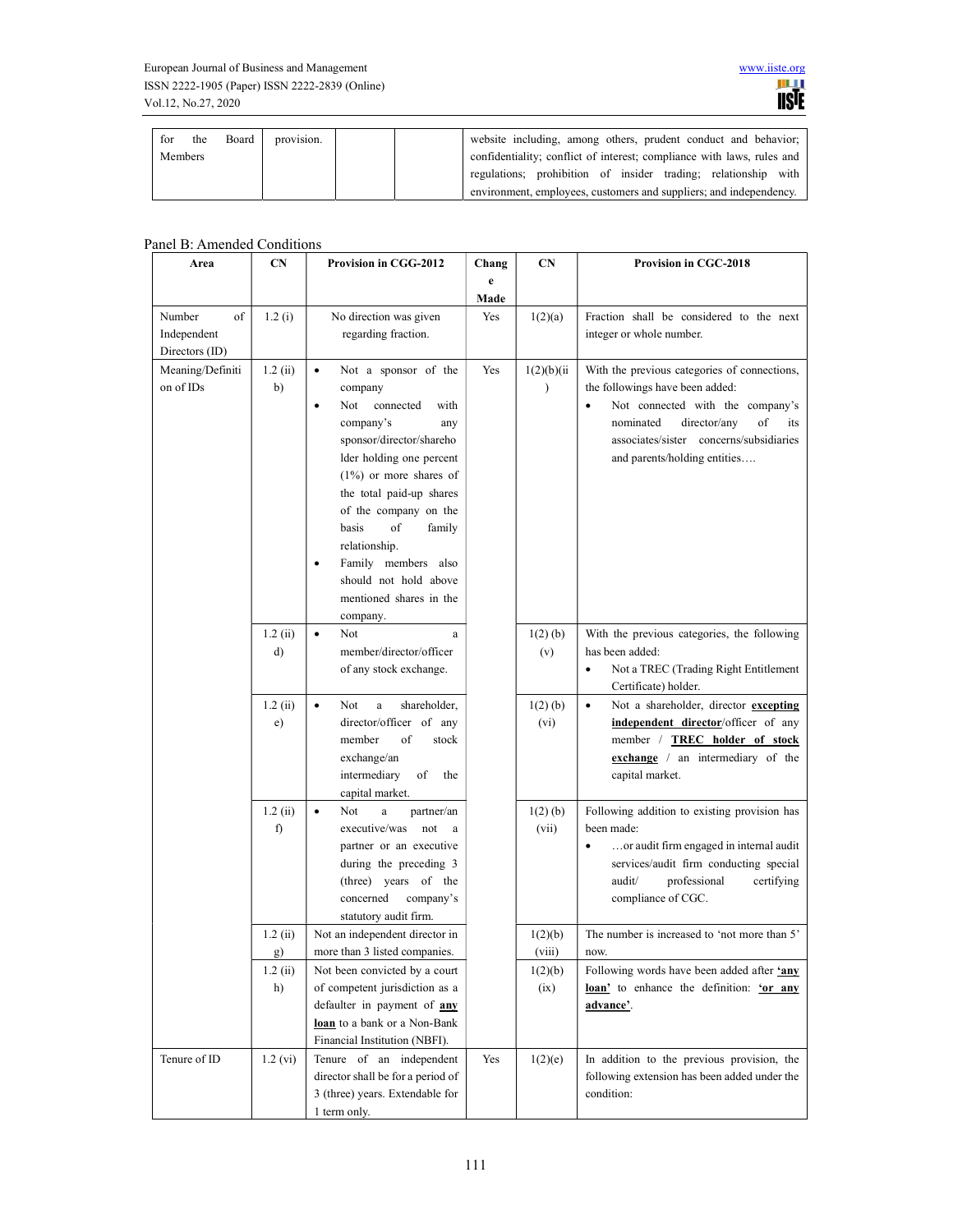|                                   |             |                                                                     |     |                              | a former independent director may be<br>considered for reappointment for<br>another tenure after a time gap of one<br>tenure, i.e., three years from his or her<br>completion of consecutive two tenures<br>[i.e. six years].<br>Also, the ID shall not be subject to<br>retirement by rotation as per the<br>Companies Act, 1994.<br>Any partial term of tenure shall be<br>$\bullet$<br>deemed to be a full tenure. |
|-----------------------------------|-------------|---------------------------------------------------------------------|-----|------------------------------|-----------------------------------------------------------------------------------------------------------------------------------------------------------------------------------------------------------------------------------------------------------------------------------------------------------------------------------------------------------------------------------------------------------------------|
| Qualifications of                 | 1.3(i)      | ID shall be a knowledgeable                                         | Yes | 1(3)(a)                      | Kept the provision same as before with some                                                                                                                                                                                                                                                                                                                                                                           |
| the ID                            |             | individual with integrity who                                       |     |                              | modification in wording:                                                                                                                                                                                                                                                                                                                                                                                              |
|                                   |             | is able to ensure compliance<br>with financial, regulatory and      |     |                              | able to ensure compliance with financial                                                                                                                                                                                                                                                                                                                                                                              |
|                                   |             | corporate laws and can make                                         |     |                              | laws, regulatory requirements and corporate                                                                                                                                                                                                                                                                                                                                                                           |
|                                   |             | meaningful contribution to<br>business.                             |     |                              | $laws$                                                                                                                                                                                                                                                                                                                                                                                                                |
|                                   | 1.3(i)      | The person should be a                                              |     | 1(3)(b)(i)                   | As per the new provision the following people                                                                                                                                                                                                                                                                                                                                                                         |
|                                   |             | <b>Business</b><br>Leader/Corporate<br>Leader/Bureaucrat/University |     | 1(3)(b)(ii)                  | can be appointed as ID:<br><b>Business Leader</b><br>$\bullet$                                                                                                                                                                                                                                                                                                                                                        |
|                                   |             | Teacher<br>with                                                     |     | $\mathcal{E}$<br>1(3)(b)(ii) | Corporate Leader<br>٠                                                                                                                                                                                                                                                                                                                                                                                                 |
|                                   |             | Economics/Business                                                  |     | $\ddot{i}$                   | official<br>Former<br>of<br>$\bullet$                                                                                                                                                                                                                                                                                                                                                                                 |
|                                   |             | Studies/Law                                                         |     | 1(3)(b)(i)                   | government/statutory/autonomous/regu                                                                                                                                                                                                                                                                                                                                                                                  |
|                                   |             | background/Professionals like                                       |     | v)                           | latory body                                                                                                                                                                                                                                                                                                                                                                                                           |
|                                   |             | Chartered Accountants, Cost<br>& Management Accountants,            |     | 1(3)(b)(v)<br>$\lambda$      | University teacher<br>Advocate<br>$\bullet$                                                                                                                                                                                                                                                                                                                                                                           |
|                                   |             | Chartered Secretaries.                                              |     |                              | Chartered<br>Accountant/Cost<br>and<br>$\bullet$                                                                                                                                                                                                                                                                                                                                                                      |
|                                   |             |                                                                     |     |                              | Management<br>Accountant/Chartered<br>Financial Analyst/Chartered Certified                                                                                                                                                                                                                                                                                                                                           |
|                                   |             |                                                                     |     |                              | Accountant/Certified<br>Public<br>Management<br>Accountant/Chartered                                                                                                                                                                                                                                                                                                                                                  |
|                                   |             |                                                                     |     |                              | Accountant/Chartered<br>Secretary<br>or                                                                                                                                                                                                                                                                                                                                                                               |
|                                   |             |                                                                     |     |                              | equivalently qualified individual.                                                                                                                                                                                                                                                                                                                                                                                    |
|                                   |             |                                                                     |     |                              | Detail qualification requirements for each of                                                                                                                                                                                                                                                                                                                                                                         |
|                                   |             |                                                                     |     |                              | the aforementioned party have also been                                                                                                                                                                                                                                                                                                                                                                               |
|                                   | 1.3(i)      | The ID must have at least 12                                        |     | 1(3)(c)                      | added in the provision.<br>ID shall have at least 10 (ten) years of                                                                                                                                                                                                                                                                                                                                                   |
|                                   |             | (twelve) years of corporate                                         |     |                              | experiences in any field mentioned in CN                                                                                                                                                                                                                                                                                                                                                                              |
|                                   |             | management/professional<br>experiences.                             |     |                              | $1(3)(b)$ .                                                                                                                                                                                                                                                                                                                                                                                                           |
|                                   | $1.3$ (iii) | In special cases the mentioned                                      |     | 1(3)(d)                      | Kept the provision same as before with some                                                                                                                                                                                                                                                                                                                                                                           |
|                                   |             | qualifications may be relaxed<br>subject to prior approval of the   |     |                              | modification in wording:<br>$$ the<br>mentioned<br>qualifications                                                                                                                                                                                                                                                                                                                                                     |
|                                   |             | Commission (i.e. BSEC).                                             |     |                              | $or$<br>experiences may be relaxed                                                                                                                                                                                                                                                                                                                                                                                    |
| of<br>Duality                     | 1.4         | Chairman shall be elected                                           | Yes | 1(4)(c)                      | shall be elected from among the non-                                                                                                                                                                                                                                                                                                                                                                                  |
| Chairman<br>and<br>MD/CEO         |             | from among the directors of<br>the company.                         |     |                              | executive directors of the company.                                                                                                                                                                                                                                                                                                                                                                                   |
| Additional                        | 1.5(iii)    | Risks and concerns.                                                 | Yes | $1(5)$ (iii)                 | More specific risk and concern disclosure                                                                                                                                                                                                                                                                                                                                                                             |
| Statements/<br>Disclosures in the |             |                                                                     |     |                              | required in the form of disclosure on internal<br>external<br>risk factors,<br>threat<br>and<br>to                                                                                                                                                                                                                                                                                                                    |
| Directors' Report                 |             |                                                                     |     |                              | sustainability and negative impact<br>on                                                                                                                                                                                                                                                                                                                                                                              |
|                                   |             |                                                                     |     |                              | environment, if any.                                                                                                                                                                                                                                                                                                                                                                                                  |
|                                   | $1.5$ (iv)  | A discussion on Cost of Goods                                       |     | $1(5)$ (iv)                  | Same disclosure is required but only where it                                                                                                                                                                                                                                                                                                                                                                         |
|                                   |             | sold, Gross Profit Margin and<br>Net Profit Margin                  |     |                              | is applicable.                                                                                                                                                                                                                                                                                                                                                                                                        |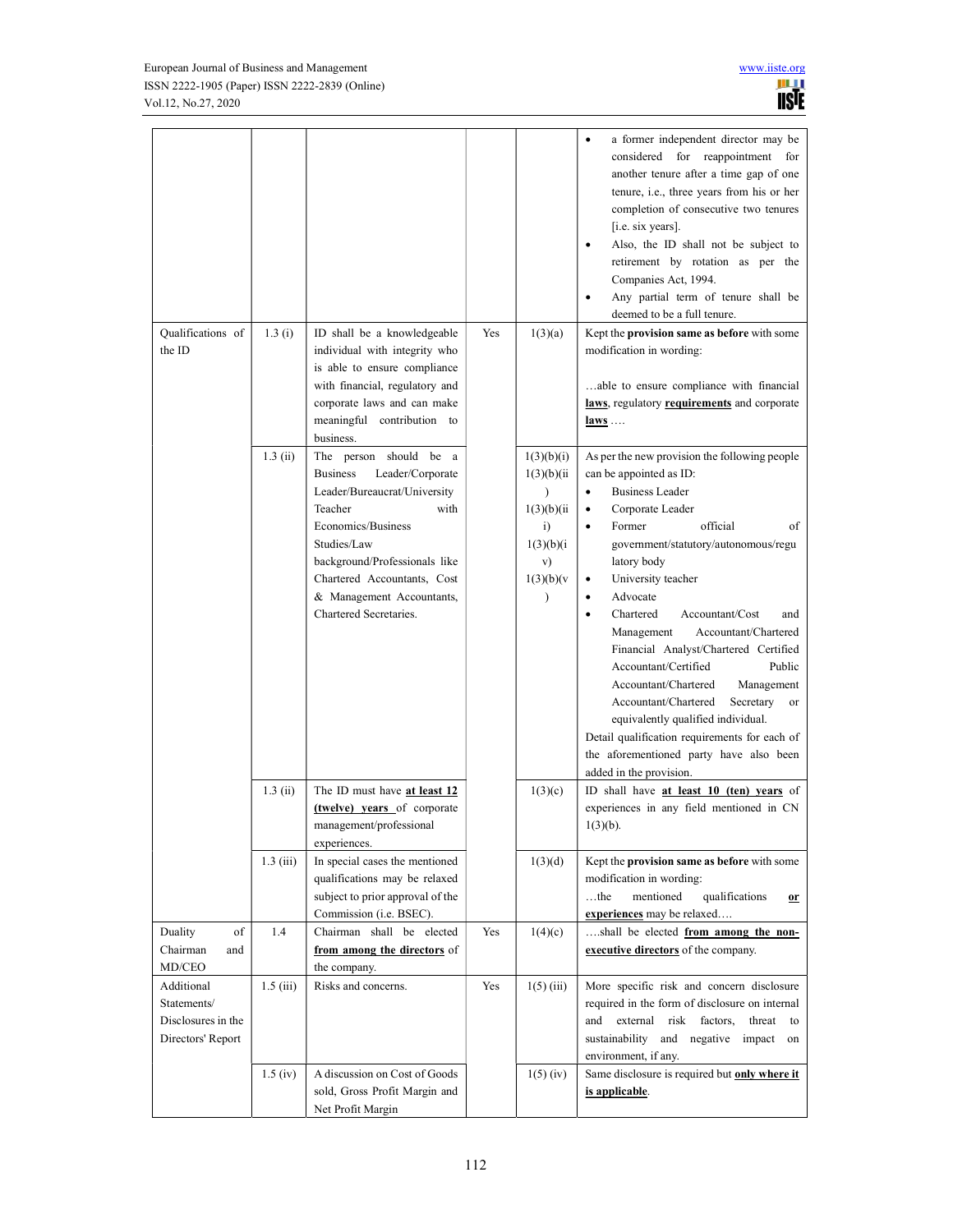|                  | 1.5(y)        | Discussion on continuity of<br>any Extra-Ordinary gain or |     | 1(5)(v)      | Same disclosure is required along with<br>implications. |
|------------------|---------------|-----------------------------------------------------------|-----|--------------|---------------------------------------------------------|
|                  |               | loss.                                                     |     |              |                                                         |
|                  | $1.5 \, (vi)$ | related<br><b>Basis</b><br>for<br>party                   |     | $1(5)$ (vi)  | discussion<br>Detailed<br>related<br>on<br>party        |
|                  |               | transactions.                                             |     |              | transactions. A statement showing amount,               |
|                  |               | A statement of all related party                          |     |              | nature of related party, nature of transactions         |
|                  |               | transactions in the annual                                |     |              | and basis of transactions of all related party          |
|                  |               | report.                                                   |     |              | transactions.                                           |
| Code of Conduct  | 1.2(y)        | Board shall lay down a code of                            | Yes | 1(7)(a)      | Board shall lay down a code of conduct, based           |
| the Board<br>for | [Further]     | for<br>conduct<br>Board<br>all                            |     | [Further]    | on the recommendation of the Nomination                 |
| <b>Members</b>   | referenc      | members.                                                  |     | reference    | and Remuneration Committee (NRC) at                     |
|                  | e in          | Annual compliance of the code                             |     | in $3(3)(b)$ | CN. 6, for the Chairperson of the Board, other          |
|                  | $6(ii)$ ]     | to be recorded.                                           |     | Annexur      | board members and Chief Executive Officer               |
|                  |               |                                                           |     | $e-A(i)$     | of the company.                                         |

# 4.3.2 Governance of Board of Directors of Subsidiary Company

The governance issues of subsidiary company were dealt in the heading 5 of CGG-2012. In CGC-2018, the heading number has changed, thereby changing the Condition Numbers as well. Apart from this, all the provisions remained the same. Previous CN 5 (i-v) have become present CN 2(a-e).

## 4.3.3 Managing Director (MD) or Chief Executive Officer (CEO), Chief Financial Officer (CFO), Head of Internal Audit and Compliance (HIAC) and Company Secretary (CS)

The contents of this head were discussed under Head No. 2 and 6 in CGG-2012. Now those 2 heads have been merged into the new Head No. 3 of the CGC-2018. Also, the term 'Managing Director (MD)' has been added to the title as equivalent to CEO and 'Head of Internal Audit' has been replaced by 'Head of Internal Audit and Compliance (HIAC)'. The total number of conditions under this head is 10, of which 4 are new (Table 6, Panel A) and 2 are amended (Table 6, Panel B).

| Area                | <b>Provision</b> | Change     | $\mathbf{CN}$ | <b>Provision in CGC-2018</b>                              |
|---------------------|------------------|------------|---------------|-----------------------------------------------------------|
|                     | in CGG-          | Made       |               |                                                           |
|                     | 2012             |            |               |                                                           |
| Appointment         | No such          | <b>Yes</b> | 3(1)(b)       | The positions of MD/CEO, CS, CFO and HIAC are to          |
|                     | provision        |            |               | be filled by different individuals.                       |
|                     |                  |            | 3(1)(c)       | The MD or CEO, CS, CFO and HIAC of a listed               |
|                     |                  |            |               | company shall not hold any executive position in any      |
|                     |                  |            |               | other company simultaneously.                             |
|                     |                  |            | 3(1)(e)       | Without board-approval as well as immediate               |
|                     |                  |            |               | dissemination to the Commission<br>and<br>stock           |
|                     |                  |            |               | $\alpha$ exchange(s), the MD/CEO, CS, CFO and HIAC cannot |
|                     |                  |            |               | be removed from their position.                           |
| of<br><b>Duties</b> | No such          | <b>Yes</b> | 3(3)(c)       | MD/CEO and CFO certification shall be disclosed in        |
| MD or CEO           | provision        |            |               | the Annual Report.                                        |
| and CFO.            |                  |            |               |                                                           |

Table 6: MD/CEO, CFO, HIAC and CS Panel A: New Conditions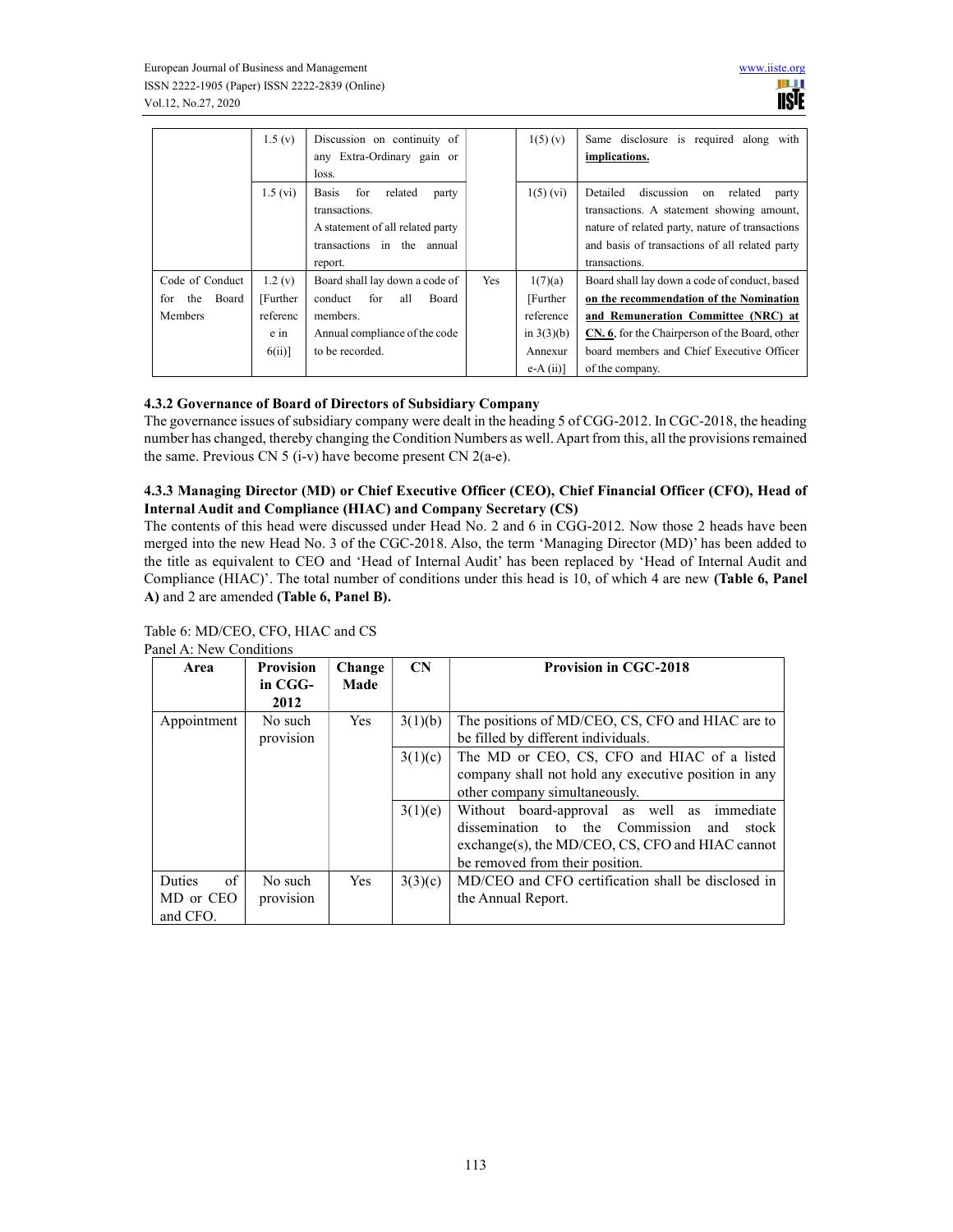| Area                                                                 | <b>CN</b> | <b>Provision in CGG-2012</b>                                                                                                                                                                                                                                                                    | Change<br>Made | CN      | <b>Provision in CGC-2018</b>                                                                                                                                           |
|----------------------------------------------------------------------|-----------|-------------------------------------------------------------------------------------------------------------------------------------------------------------------------------------------------------------------------------------------------------------------------------------------------|----------------|---------|------------------------------------------------------------------------------------------------------------------------------------------------------------------------|
| Appointment                                                          | 2.1       | Company shall appoint a<br>CFO, a Head of Internal<br>Audit (Internal Control<br>and Compliance) and a<br>CS.                                                                                                                                                                                   | Yes            | 3(1)(a) | Board<br>shall<br>appoint<br>an<br>MD/CEO, a CS, a CFO and a<br>HIAC.                                                                                                  |
| Requirement<br>attend<br>to<br>of<br>Board<br>Directors'<br>Meetings | 2.2       | and CS of the<br>CFO.<br>companies shall attend<br>the meetings of the Board<br>of Directors, provided<br>that CFO and/or CS shall<br>not attend such part of a<br>meeting of the Board<br>which<br>involves<br>consideration<br>of<br>an<br>agenda item relating to<br>their personal matters. | Yes            | 3(2)    | MD/CEO, CS, CFO and HIAC<br>of the company shall attend the<br>meetings of the<br>Board,<br>provided that the CS, CFO<br>and/or the HIAC shall not<br>attend such part |

## Panel B: Amended Conditions

## 4.3.4 Board of Directors' Committee

This heading, having 2 conditions in it, is a new addition. One of the conditions is new (Table 7), whereas, the other one could be found with different CN in CGG-2012.

| Area           | <b>Provision in CGG-2012</b> | Change     | $\mathbf{CN}$ | <b>Provision in CGC-2018</b>         |
|----------------|------------------------------|------------|---------------|--------------------------------------|
|                |                              | Made       |               |                                      |
| Sub-Committees | No such provision            | <b>Yes</b> | 4(i)          | For ensuring good governance, the    |
| of the BoD     |                              |            | and           | Board shall have at least these sub- |
|                | There was a provision        |            | (ii)          | committees:                          |
|                | however, requiring the       |            |               | (i) Audit Committee.                 |
|                | company having an            |            |               | (ii) Nomination and Remuneration     |
|                | Audit Committee as a         |            |               | Committee.                           |
|                | sub-committee of the         |            |               |                                      |
|                | Board of Directors           |            |               |                                      |
|                | [Reference 3(i)]             |            |               |                                      |

Table 7: New Conditions in Board of Directors' Committee

### 4.3.5 Audit Committee (AC)

This head has total 34 conditions under it, of which, 6 are new (Table 8, Panel A) and 9 are amended (Table 8, Panel B). Of these 9 amendments, 2 are mere addition of words.

| Panel A: New Conditions  |                      |            |                    |                                                                                                                                                                                                                                                                                                      |
|--------------------------|----------------------|------------|--------------------|------------------------------------------------------------------------------------------------------------------------------------------------------------------------------------------------------------------------------------------------------------------------------------------------------|
| Area                     | <b>Provision in</b>  | Change     | $\mathbf{CN}$      | <b>Provision in CGC-2018</b>                                                                                                                                                                                                                                                                         |
|                          | $CGG-2012$           | Made       |                    |                                                                                                                                                                                                                                                                                                      |
| Chairperson<br>of the AC | No such<br>provision | <b>Yes</b> | 5(3)(b)            | In absence of AC-chairperson, the remaining<br>members may elect one of themselves as<br>Chairperson for a particular meeting, in that case<br>there shall be no problem of constituting a quorum<br>as required under CN. $5(4)(b)$ and the reason of<br>absence is to be duly recorded in minutes. |
| Meeting of<br>the AC     | No such<br>provision | <b>Yes</b> | 5(4)(a)<br>5(4)(b) | The AC shall conduct at least four meetings in a<br>financial year. Emergency meeting in addition to<br>regular meeting may be convened at the request of<br>any one of the members of the Committee.<br>AC's meeting-quorum shall be constituted in                                                 |

Table 8: Audit Committee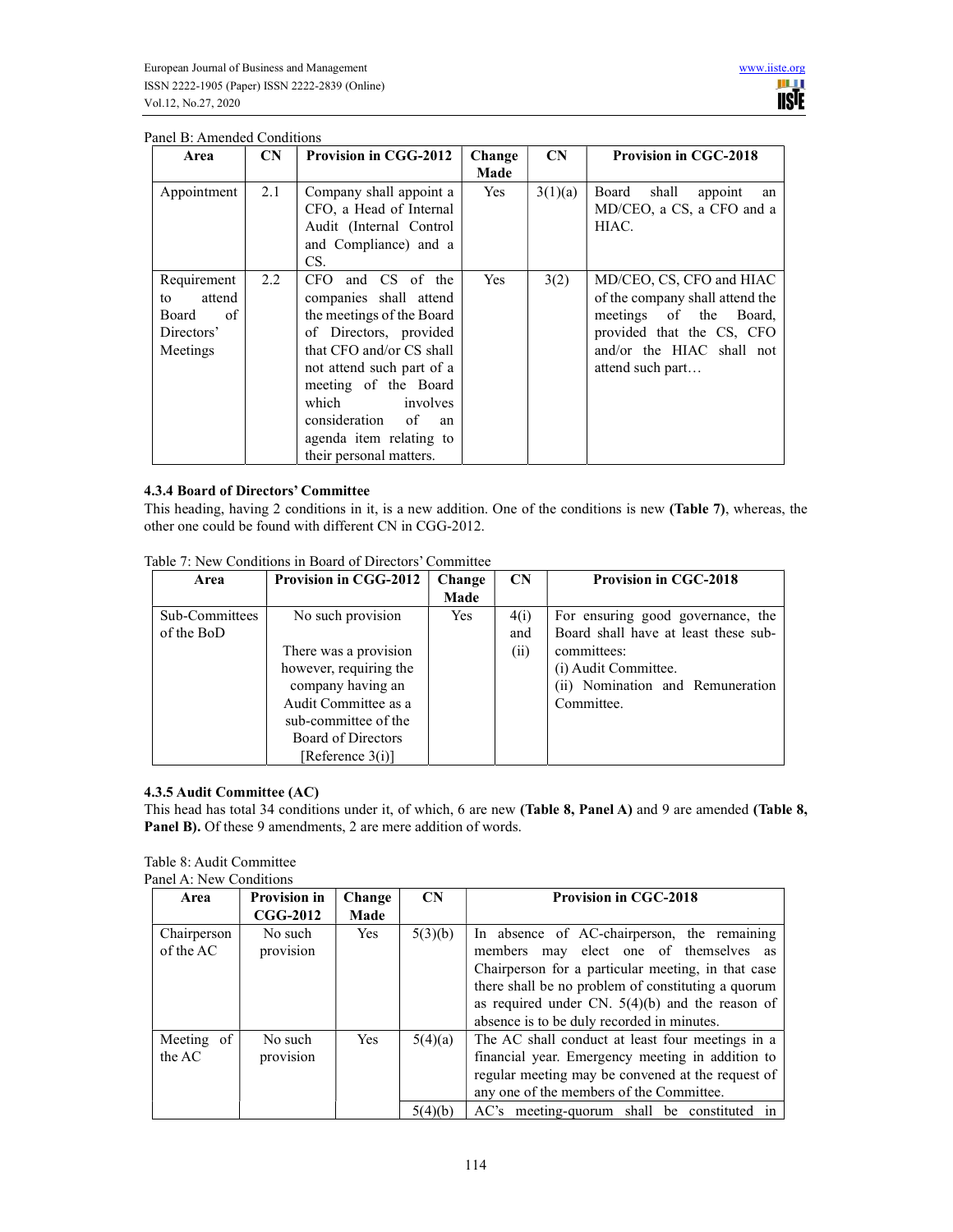|            |                      |            |         | presence of either two members or two-third of the<br>members of the Committee, whichever is higher,<br>where presence of an ID is a must.                                                             |
|------------|----------------------|------------|---------|--------------------------------------------------------------------------------------------------------------------------------------------------------------------------------------------------------|
| Role of AC | No such<br>provision | <b>Yes</b> | 5(5)(e) | Holding meeting with the external/statutory<br>auditors for review of the annual financial<br>statements before submission to the Board for<br>approval/adoption.                                      |
|            |                      |            | 5(5)(i) | Reviewing the Management's Discussion and<br>Analysis before disclosing in the Annual Report.                                                                                                          |
|            |                      |            | 5(5)(1) | Overseeing the determination of audit-fees based on<br>scope and magnitude, level of expertise deployed,<br>and time required for effective audit. Evaluating the<br>performance of external auditors. |

| Panel B: Amended Conditions<br>Area | CN       | Provision in CGG-2012                                                                                                                                                                                                                                                                                                                                                                                                                                                                                                                                                                                                                                                                                                                                                  |                | CN      | Provision in CGC-2018                                                                                                                                                                                                                                            |
|-------------------------------------|----------|------------------------------------------------------------------------------------------------------------------------------------------------------------------------------------------------------------------------------------------------------------------------------------------------------------------------------------------------------------------------------------------------------------------------------------------------------------------------------------------------------------------------------------------------------------------------------------------------------------------------------------------------------------------------------------------------------------------------------------------------------------------------|----------------|---------|------------------------------------------------------------------------------------------------------------------------------------------------------------------------------------------------------------------------------------------------------------------|
|                                     |          |                                                                                                                                                                                                                                                                                                                                                                                                                                                                                                                                                                                                                                                                                                                                                                        | Change<br>Made |         |                                                                                                                                                                                                                                                                  |
| Constitution<br>of the AC           | 3.1(ii)  | Board of Directors shall<br>appoint members of the AC<br>who shall be directors of the<br>company and shall include<br>at least 1 ID.                                                                                                                                                                                                                                                                                                                                                                                                                                                                                                                                                                                                                                  | <b>Yes</b>     | 5(2)(b) | shall<br>$\dots$ who<br>be<br>non-<br>executive directors of the<br>company<br>excepting<br><b>Chairperson of the Board</b><br>and shall include at least 1<br>ID.                                                                                               |
|                                     | 3.1(iii) | All members of the audit<br>committee<br>should<br>be<br>"financially literate" and at<br>least 1 member shall have<br>related<br>accounting<br><sub>or</sub><br>financial<br>management<br>experience.<br><b>Explanation:</b> The term<br>"financially literate" means<br>the ability to read and<br>understand<br>financial<br>the<br>like<br>Balance<br>statements<br>Sheet, Income Statement<br>and Cash Flow Statement<br>and a person will<br>be<br>considered<br>have<br>to<br>accounting<br>related<br><b>or</b><br>financial<br>management<br>expertise if (s)he possesses<br>professional<br>qualification<br>Accounting/<br>Finance<br><sub>or</sub><br>graduate with at least 12<br>(twelve) years of corporate<br>management/professional<br>experiences. | Yes            | 5(2)(c) | New provision requires the<br>experience to be at least 10<br>years, with other portions<br>remaining the same.<br>In the Explanation, new<br>of the financial<br>names<br>statements have been used.<br>Experience requirement has<br>been reduced to 10 years. |
| Chairperson<br>of the AC            | 3.2(ii)  | Chairman of the AC shall<br>remain present in the AGM.                                                                                                                                                                                                                                                                                                                                                                                                                                                                                                                                                                                                                                                                                                                 | Yes            | 5(3)(c) | Chairperson of the AC shall<br>remain present in the AGM.<br>AC-<br>absence<br>of<br>In<br>other<br>chairperson,<br>any<br>member from the AC shall<br>be selected to be present in<br>AGM.<br>Reason<br>of<br>the                                               |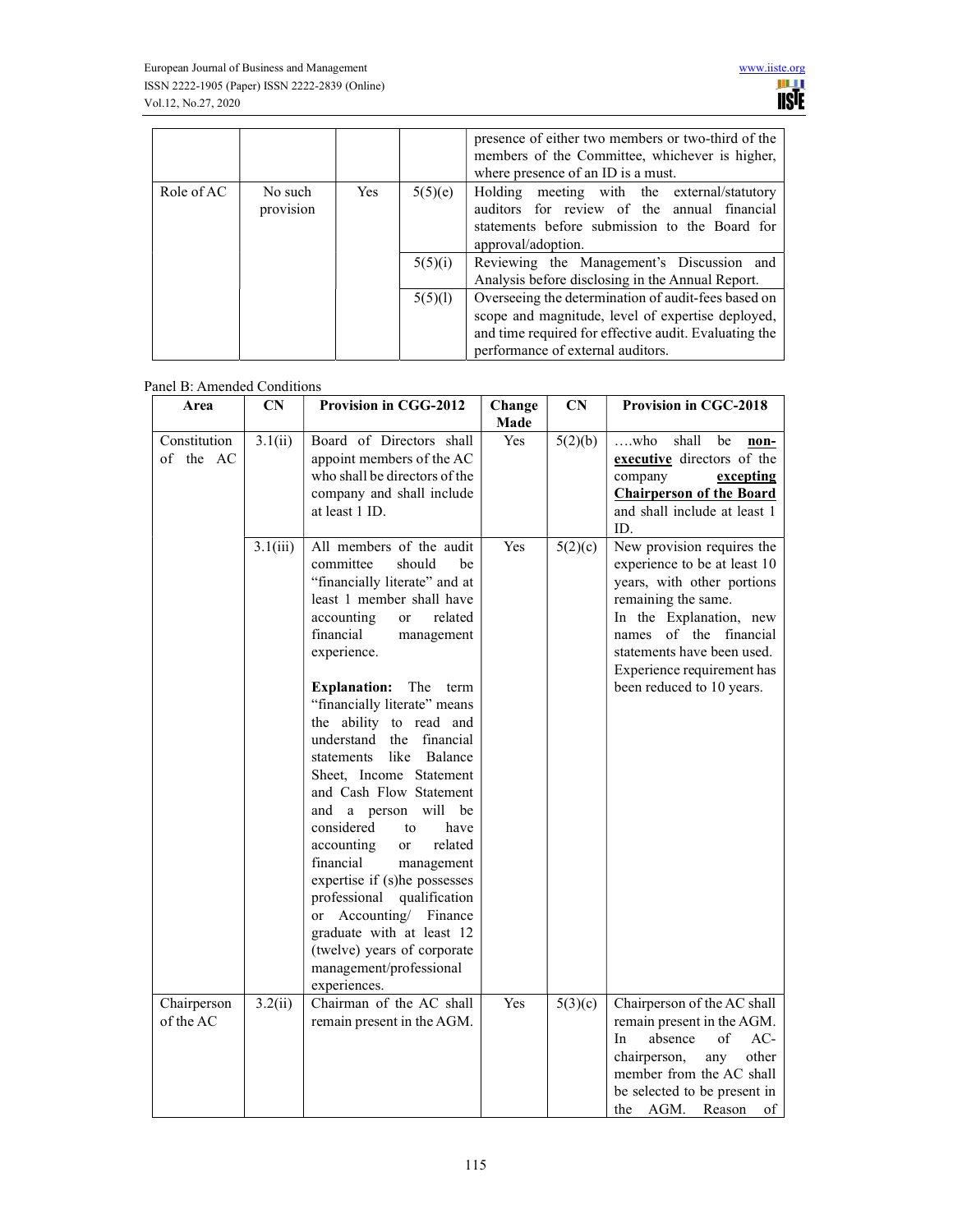|                                                                                    |                           |                                                                                                                                                                                                                                                                                                                                                                                                                                                                                                              |     |                    | absence shall be recorded in<br>the minutes of the AGM.                                                                                                                                                                                                                                                                                                                                                                                                                  |
|------------------------------------------------------------------------------------|---------------------------|--------------------------------------------------------------------------------------------------------------------------------------------------------------------------------------------------------------------------------------------------------------------------------------------------------------------------------------------------------------------------------------------------------------------------------------------------------------------------------------------------------------|-----|--------------------|--------------------------------------------------------------------------------------------------------------------------------------------------------------------------------------------------------------------------------------------------------------------------------------------------------------------------------------------------------------------------------------------------------------------------------------------------------------------------|
| Role of AC                                                                         | 3.3(iii)                  | Internal<br>Monitoring<br>Control Risk management<br>process.                                                                                                                                                                                                                                                                                                                                                                                                                                                | Yes | 5(5)(c)            | Monitoring Internal Audit<br>and Compliance process to<br>ensure that it is adequately<br>resourced,<br>including<br>approval of the Internal<br>Audit and Compliance Plan<br>and review of the Internal<br>Audit<br>and Compliance<br>Report.                                                                                                                                                                                                                           |
|                                                                                    | 3.3(viii)                 | Review<br>of<br>statement<br>significant related party<br>transactions submitted by<br>the management.                                                                                                                                                                                                                                                                                                                                                                                                       |     | 5(5)(j)            | Used the word 'All' in<br>place of 'Significant'.                                                                                                                                                                                                                                                                                                                                                                                                                        |
|                                                                                    | 3.3(x)                    | Quarterly reporting by the<br>Company to the AC about<br>the uses/applications of<br>raised<br>funds<br>through<br>IPO/RPO/Rights<br>Issue.<br>This disclosure is to be<br>made<br>as<br>of the<br>part<br>financial<br>quarterly<br>declaration and to be shown<br>by major category e.g.<br>capital expenditure, sales<br>and marketing etc.<br>Annual reporting in the<br>form of a statement of funds<br>utilized for the purposes<br>other than those stated in<br>the<br>offer<br>document/prospectus. |     | 5(5)(m)            | Overseeing whether the<br>proceeds raised through<br>Initial<br>Public<br>Offering<br>(IPO) or Repeat Public<br>Offering (RPO) or Rights<br>Share Offer have been<br>utilized as per the purposes<br>stated in relevant offer<br>document/prospectus<br>approved<br>by<br>the<br>Commission.<br>Quarterly<br>reporting<br>requirement remains the<br>same as before.<br>Annual reporting is to be<br>published in the Annual<br>Report along with the<br>comments of AC. |
| Immediate<br>reporting by<br>AC to the<br>Board<br>on<br>mentioned<br>findings, if | b)                        | $3.4.1(ii)$ Suspected/presumed fraud<br>or irregularity or material<br>defect in the<br>internal<br>control system.                                                                                                                                                                                                                                                                                                                                                                                          | Yes | (ii)(b)            | $5(6)(a)$ Suspected/presumed fraud<br>or irregularity or material<br>defect identified in the<br>internal<br>audit<br>and<br>compliance process or in<br>the financial statements.                                                                                                                                                                                                                                                                                       |
| any                                                                                | 3.4.1(ii)<br>c)           | Suspected infringement of<br>laws, including securities<br>related laws, rules and<br>regulations.                                                                                                                                                                                                                                                                                                                                                                                                           |     | 5(6)(a)<br>(ii)(c) | Suspected infringement of<br>laws,<br>regulatory<br>compliances<br>including<br>related<br>securities<br>laws,<br>rules and regulations.                                                                                                                                                                                                                                                                                                                                 |
|                                                                                    | 3.4.1(ii)<br>$\mathbf{d}$ | Any other matter which<br>shall be disclosed to the<br>Board<br>of<br>Directors<br>immediately.                                                                                                                                                                                                                                                                                                                                                                                                              |     | 5(6)(a)<br>(ii)(d) | Any other matter which the<br>Audit Committee deems<br>shall<br>be<br>necessary<br>disclosed to the Board<br>immediately.                                                                                                                                                                                                                                                                                                                                                |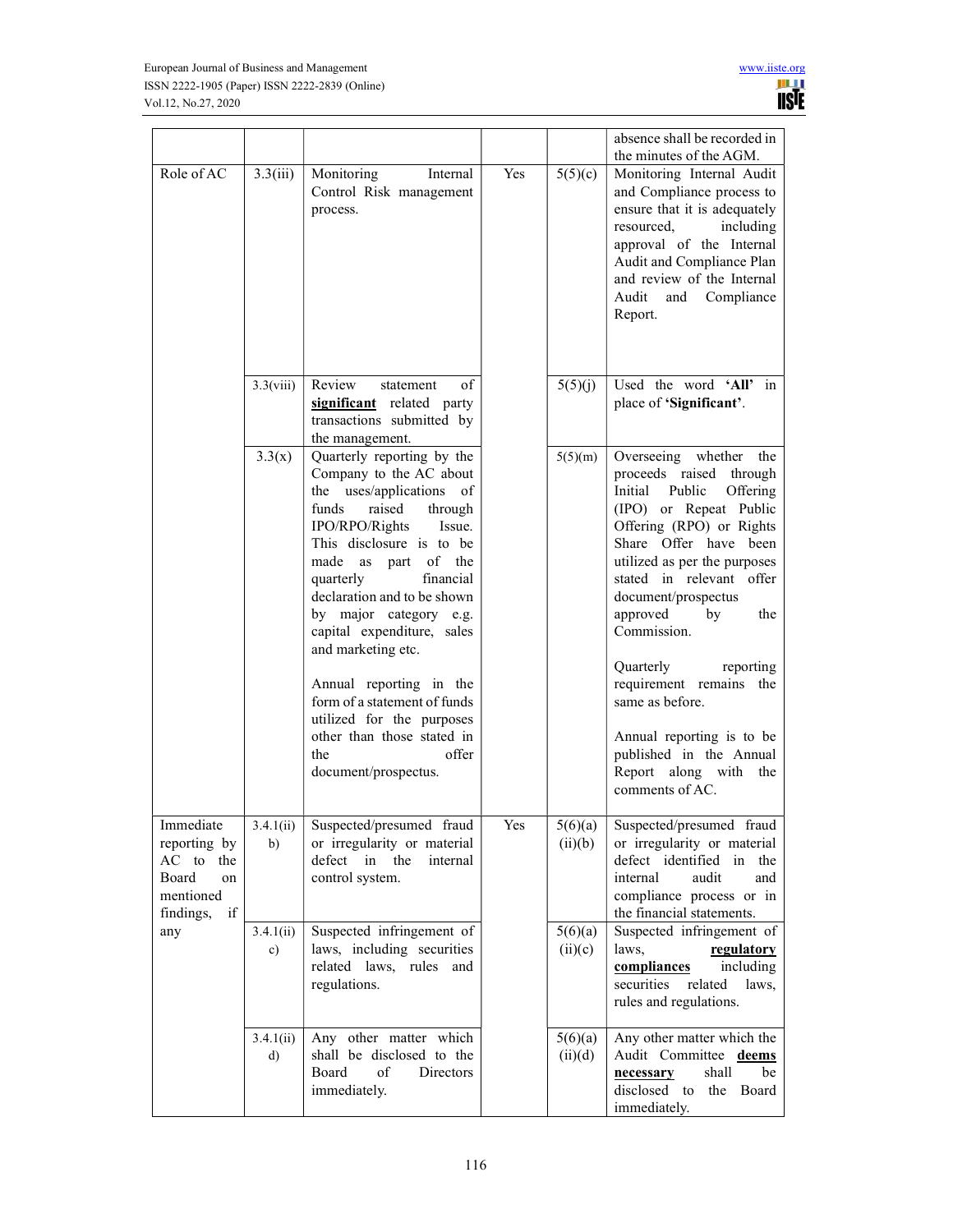## 4.3.6 Nomination and Remuneration Committee (NRC):

This is a completely new head under the CGC 2018 that has 29 new conditions (Table 9) structured under 5 subpoints.

|  |  |  | Table 9: New Conditions in Nomination and Remuneration Committee (NRC) |  |  |  |
|--|--|--|------------------------------------------------------------------------|--|--|--|
|--|--|--|------------------------------------------------------------------------|--|--|--|

| Area                           | <b>Provision in</b>  | Change | <b>CN</b> | <b>Provision in CGC-2018</b>                                                                                                                                                                                                                                                       |
|--------------------------------|----------------------|--------|-----------|------------------------------------------------------------------------------------------------------------------------------------------------------------------------------------------------------------------------------------------------------------------------------------|
|                                | <b>CGG-2012</b>      | Made   |           |                                                                                                                                                                                                                                                                                    |
| Responsibility<br>to the Board | No such<br>provision | Yes    | 6(1)(a)   | The company shall have a Nomination and<br>Remuneration Committee (NRC) as a sub-<br>committee of the Board.                                                                                                                                                                       |
|                                |                      |        | 6(1)(b)   | NRC shall assist the Board in formulating the<br>criteria/policy for<br>nomination<br>establishing<br>qualifications, positive attributes, experiences,<br>independence and remuneration of directors and<br>top-level executive.                                                  |
|                                |                      |        | 6(1)(c)   | Terms of Reference (ToR) of the NRC shall be<br>clearly set forth in writing covering areas stated<br>at CN. $6(5)(b)$ .                                                                                                                                                           |
| Constitution<br>of the NRC     | No such<br>provision | Yes    | 6(2)(a)   | NRC shall comprise of at least three members<br>including an ID.                                                                                                                                                                                                                   |
|                                |                      |        | 6(2)(b)   | All members of NRC shall be non-executive<br>directors.                                                                                                                                                                                                                            |
|                                |                      |        | 6(2)(c)   | NRC-members shall be nominated and appointed<br>by Board.                                                                                                                                                                                                                          |
|                                |                      |        | 6(2)(d)   | Board shall have authority to remove and appoint<br>any member of NRC.                                                                                                                                                                                                             |
|                                |                      |        | 6(2)(e)   | In case of death, resignation, disqualification, or<br>removal of any member of NRC, or in any other<br>cases of vacancies, Board shall fill the vacancy<br>within 180 days of occurring such vacancy.                                                                             |
|                                |                      |        | 6(2)(f)   | If<br>felt<br>NRC-chairperson<br>necessary,<br>may<br>appoint/co-opt any external expert and/or<br>member(s) of staff to the Committee as advisor<br>who shall be non-voting member.                                                                                               |
|                                |                      |        | 6(2)(g)   | Company Secretary shall act as the NRC-<br>secretary.                                                                                                                                                                                                                              |
|                                |                      |        | 6(2)(h)   | NRC meeting-quorum shall not constitute<br>without attendance of at least an ID.                                                                                                                                                                                                   |
|                                |                      |        | 6(2)(i)   | No NRC-member shall receive, either directly or<br>remuneration<br>for<br>indirectly,<br>any<br>any<br>advisory/consultancy role or otherwise, other<br>Director's fees/honorarium from the<br>than<br>company.                                                                    |
| Chairperson of<br>the NRC      | No such<br>provision | Yes    | 6(3)(a)   | Board shall select one member of the NRC to be<br>Chairperson of the Committee, who shall be an<br>ID.                                                                                                                                                                             |
|                                |                      |        | 6(3)(b)   | absence of NRC-chairperson, remaining<br>In<br>members may elect one of themselves as<br>Chairperson for a particular meeting. Reason of<br>absence of the regular Chairperson shall be duly<br>recorded in minutes.                                                               |
|                                |                      |        | 6(3)(c)   | NRC-chairperson shall remain present at the<br>AGM to answer queries of the shareholders. In<br>case of his/her absence, any other NRC-member<br>shall be selected to attend the AGM in this regard.<br>Reason for absence of NRC-chairperson shall be<br>recorded in AGM-minutes. |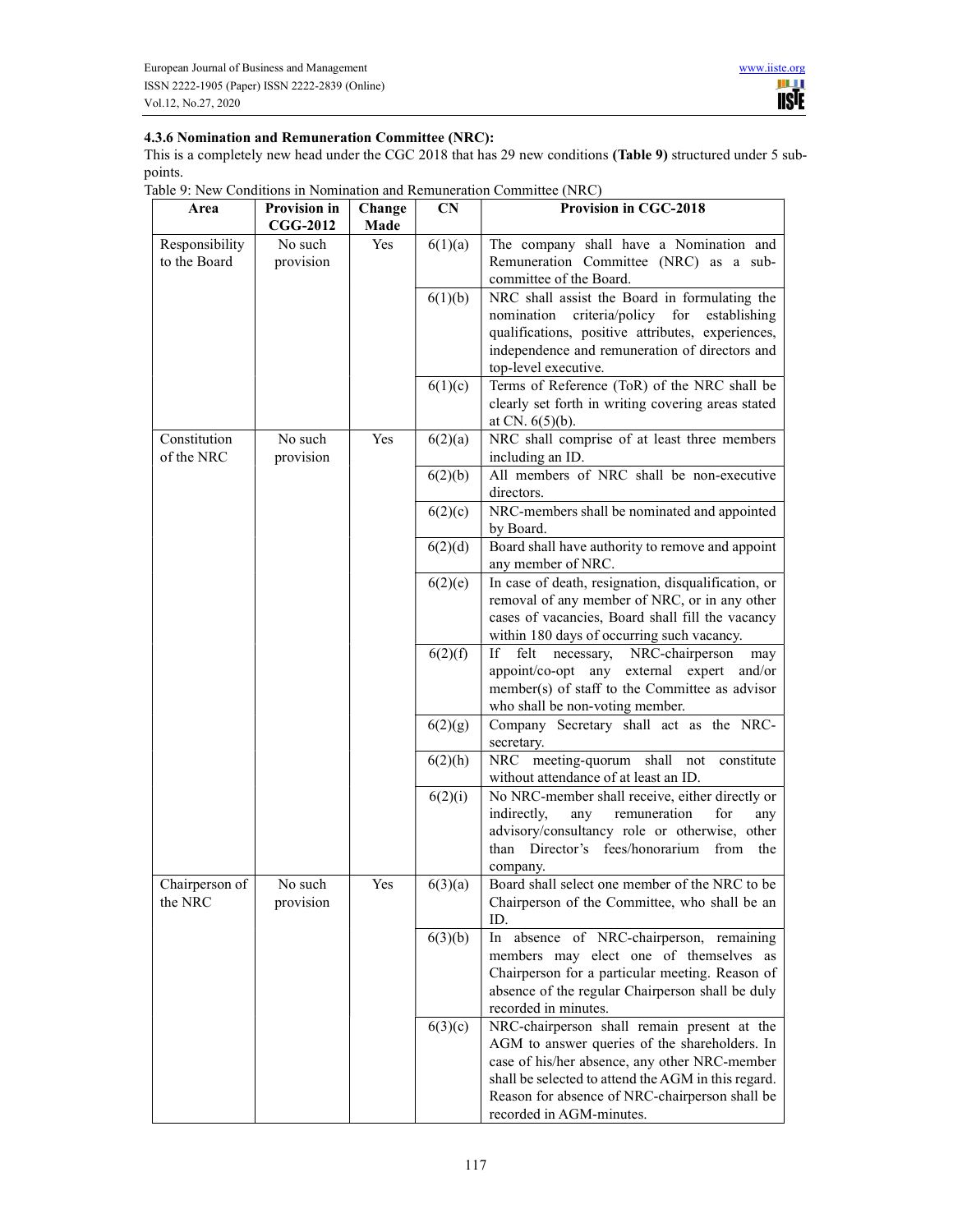| Meeting of the<br><b>NRC</b>                  | No such<br>provision | Yes | 6(4)(a)                    | NRC shall conduct at least one meeting in a<br>financial year.                                                                                                                                                                                                                                                |
|-----------------------------------------------|----------------------|-----|----------------------------|---------------------------------------------------------------------------------------------------------------------------------------------------------------------------------------------------------------------------------------------------------------------------------------------------------------|
|                                               |                      |     | 6(4)(b)                    | NRC-chairperson may convene any emergency<br>meeting upon request by any NRC-member.                                                                                                                                                                                                                          |
|                                               |                      |     | 6(4)(c)                    | NRC-meeting quorum shall be established in the<br>presence of either two or two-thirds of the NRC-<br>members, whichever is higher, where an ID is a<br>must under CN. $6(2)(h)$ .                                                                                                                            |
|                                               |                      |     | 6(4)(d)                    | Each NRC meeting proceedings shall be duly<br>recorded in the minutes. Such minutes shall be<br>confirmed in the next NRC-meeting.                                                                                                                                                                            |
| Independence<br>&<br>Accountability<br>of NRC | No such<br>provision | Yes | 6(5)(a)                    | <b>NRC</b><br>shall<br>be<br>independent<br>and<br>responsible/accountable<br>Board<br>to<br>and<br>shareholders.                                                                                                                                                                                             |
| Report to the<br>Board                        | No such<br>provision | Yes | 6(5)(b)                    | NRC shall oversee, among others, matters<br>mentioned in this condition and make report with<br>recommendation to the Board.                                                                                                                                                                                  |
|                                               |                      |     | 6(5)(b)<br>i)              | Formulating<br>the<br>criteria<br>for<br>determining<br>qualifications,<br>positive<br>attributes<br>and<br>independence of a director and recommending a<br>policy to the Board, relating to the remuneration<br>of the directors, top level executive, considering<br>the provisions in $6(5)(b)(i)(a-c)$ . |
|                                               |                      |     | 6(5)(b)<br>i)(a)           | Level and composition of remuneration is<br>reasonable and sufficient to attract, retain and<br>motivate suitable directors to run company<br>successfully.                                                                                                                                                   |
|                                               |                      |     | 6(5)(b)<br>i)(b)           | Relationship of remuneration to performance is<br>clear and meets appropriate performance-<br>benchmarks.                                                                                                                                                                                                     |
|                                               |                      |     | 6(5)(b)(<br>i)(c)          | Remuneration to directors, top level executive<br>involves a balance between fixed and incentive-<br>pay reflecting short and long-term performance<br>objectives appropriate to company and its goals.                                                                                                       |
|                                               |                      |     | 6(5)(b)<br>$\overline{ii}$ | Devising policy on Board's diversity taking into<br>consideration age, gender, experience, ethnicity,<br>educational background and nationality.                                                                                                                                                              |
|                                               |                      |     | 6(5)(b)<br>111)            | Identifying persons qualified to become directors<br>and who may be appointed in top level executive<br>position in accordance with the criteria.<br>Recommending their appointment and removal,<br>to the Board.                                                                                             |
|                                               |                      |     | 6(5)(b)<br>iv)             | Formulating performance evaluation-criteria for<br>IDs and Board.                                                                                                                                                                                                                                             |
|                                               |                      |     | 6(5)(b)<br>V)              | Identifying company's needs for employees at<br>levels.<br>Determining<br>different<br>selection,<br>transfer/replacement and promotion criteria.                                                                                                                                                             |
|                                               |                      |     | 6(5)(b)<br>vi)             | Developing,<br>recommending<br>and<br>reviewing<br>annually the company's HR and training policies.                                                                                                                                                                                                           |
| Disclosure in<br>Annual Report                | No such<br>provision | Yes | 6(5)(c)                    | NRC's nomination and remuneration policy,<br>assessment criteria and activities during the year<br>should be disclosed in annual report.                                                                                                                                                                      |

# 4.3.7 External or Statutory Auditors

This head has 11 conditions from which 3 are new (Table 10, Panel A) and 2 are amended (Table 10, Panel B).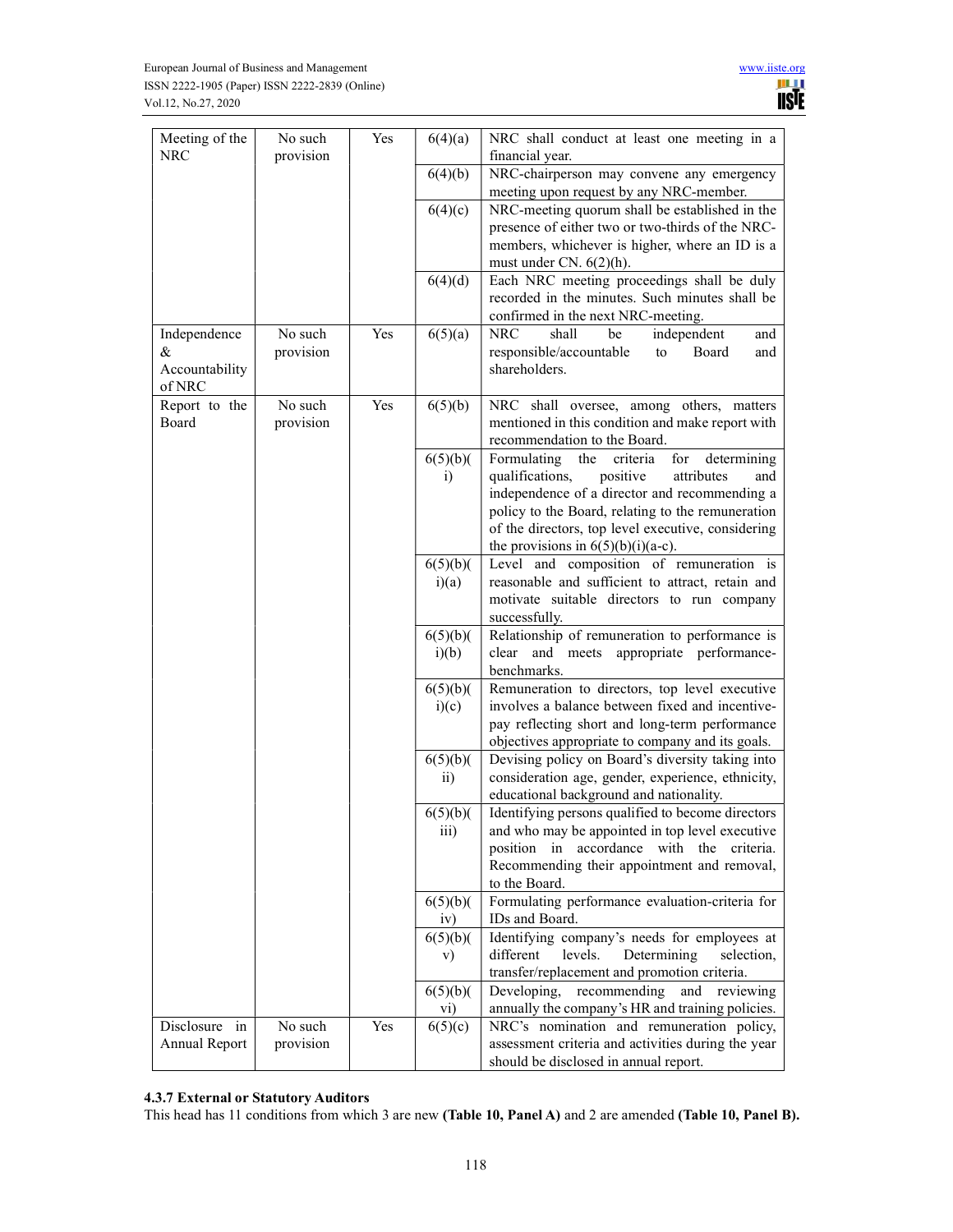#### Table 10: External or Statutory Auditors Panel A: New Conditions

| Area                                                                        | <b>Provision in</b><br>$CGG-2012$ | Change<br>Made | $\mathbf{CN}$ | <b>Provision in CGC-2018</b>                                                                                                                                                                                  |
|-----------------------------------------------------------------------------|-----------------------------------|----------------|---------------|---------------------------------------------------------------------------------------------------------------------------------------------------------------------------------------------------------------|
| Non-permissible<br>services for<br>the<br>external/statutory                | No such<br>provision              | <b>Yes</b>     | 7(1)(viii)    | Audit/certification services on compliance<br>of corporate governance as required under<br>$CN. 9(1)$ .                                                                                                       |
| auditors.                                                                   |                                   |                | 7(1)(ix)      | Any other service that creates conflict of<br>interest.                                                                                                                                                       |
| External/Statutory<br>Auditors' presence<br>in the Shareholders'<br>Meeting | No such<br>provision              | <b>Yes</b>     | 7(3)          | Representative of external/statutory<br>auditors shall remain present in the<br>Shareholders'<br>Meeting<br>(AGM)<br>$\alpha$<br>Extraordinary General Meeting) to answer<br>the queries of the shareholders. |

# Panel B: Amended Conditions

| Area                                                                  | $\mathbf{CN}$ | <b>Provision in</b><br>$CGG-2012$                                            | Change<br>Made | $\mathbf{C}$ N | <b>Provision in CGC-2018</b>                                                                                                                                                                                                                                          |
|-----------------------------------------------------------------------|---------------|------------------------------------------------------------------------------|----------------|----------------|-----------------------------------------------------------------------------------------------------------------------------------------------------------------------------------------------------------------------------------------------------------------------|
| Non-permissible<br>services for the<br>external/statutory<br>auditors | 4(vi)         | audit<br>Internal<br>services.                                               | <b>Yes</b>     | 7(1)(vi)       | Internal audit services or special<br>audit services;                                                                                                                                                                                                                 |
| Ownership of the<br>Company being<br>audited                          |               | No direction was<br>regarding<br>given<br>ownership<br>by<br>family members. | <b>Yes</b>     | 7(2)           | Family<br>members<br>0f.<br>partner/employees of external<br>audit firms shall not hold any<br>shares in the company. Spouse,<br>son, daughter, father, mother,<br>brother, sister, son-in-law and<br>daughter-in-law<br>shall<br>be<br>considered as family members. |

# 4.3.8 Maintaining a Website by the Company

This head is a new addition to the Code. Previously no such head was there and thus the three conditions under the head are also new (Table 11).

Table 11: New Conditions in Maintaining a Website by the Company.

| Area            | Provision in    | Change | $\mathbf{CN}$ | <b>Provision in CGC-2018</b>                  |
|-----------------|-----------------|--------|---------------|-----------------------------------------------|
|                 | <b>CGG-2012</b> | Made   |               |                                               |
| Maintaining     | No such         | Yes    | 8(1)          | Company shall have an official website linked |
| Company-Website | provision       |        |               | with the stock exchange website.              |
|                 |                 |        | 8(2)          | Company must keep the website functional      |
|                 |                 |        |               | from the date of listing.                     |
|                 |                 |        | 8(3)          | Detailed disclosures as required under the    |
|                 |                 |        |               | listing regulations of the stock exchange(s), |
|                 |                 |        |               | shall be made available on company-website.   |

## 4.3.9 Reporting and Compliance of Corporate Governance

There is one new condition (Table 12, Panel A) under the head along with 2 other provisions, of which 1 has been amended (Table 12, Panel B).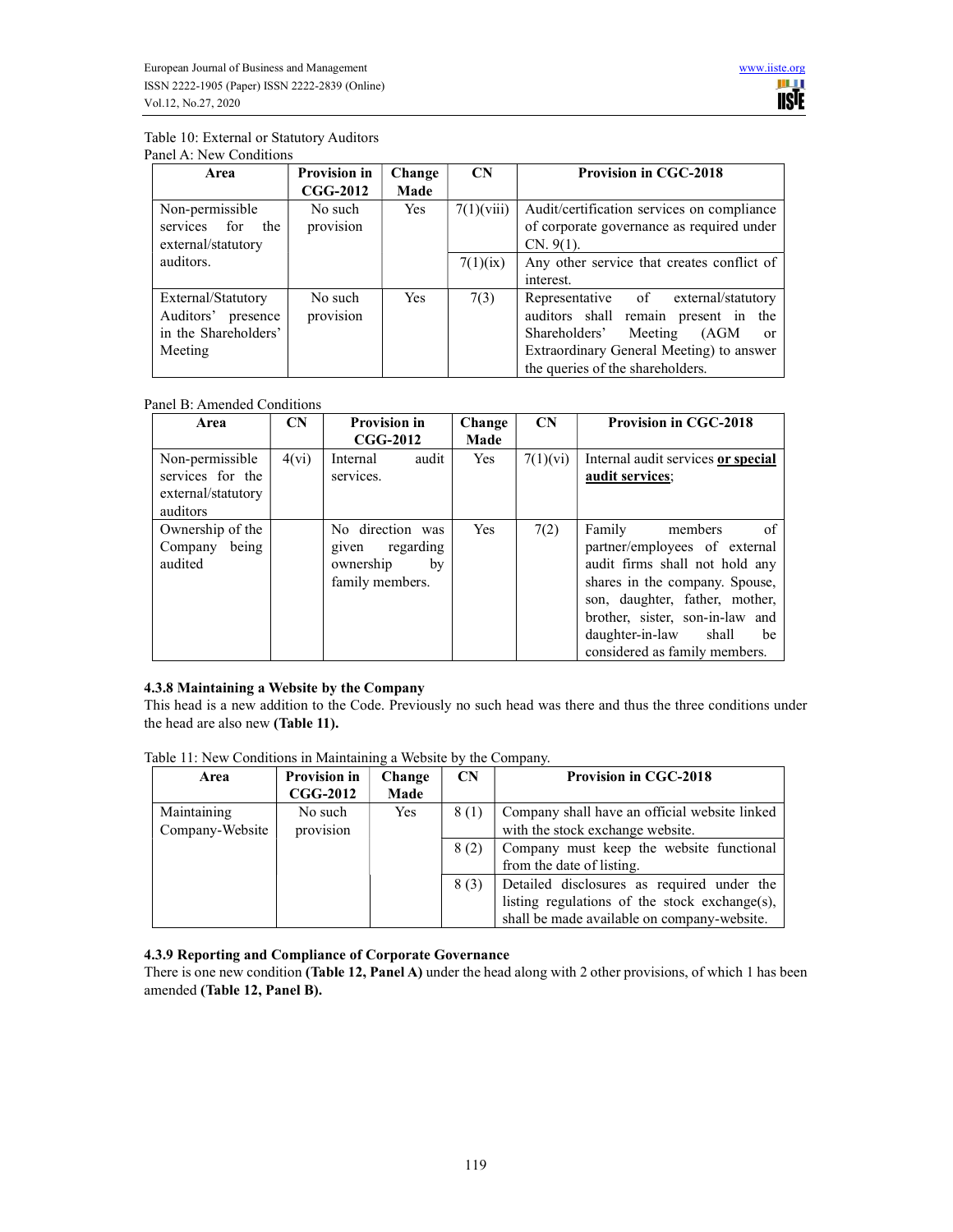| Table 12: Reporting and Compliance of Corporate Governance |  |
|------------------------------------------------------------|--|
| Panel A: New Conditions                                    |  |

| Area                                    | <b>Provision in</b><br>$CGG-2012$ | <b>Change</b><br>Made | <b>CN</b> | <b>Provision in CGC-2018</b>                                                                                           |
|-----------------------------------------|-----------------------------------|-----------------------|-----------|------------------------------------------------------------------------------------------------------------------------|
| Reporting<br>and<br>compliance<br>of CG | No such<br>provision              | Yes                   | 9(2)      | Professional who will provide certificate<br>on<br>compliance of CGC shall be appointed by the<br>shareholders in AGM. |

## Panel B: Amended Conditions

| Area                                    | CN   | <b>Provision in CGG-2012</b>                                                                                                                                                                                                                                  | Change | <b>CN</b> | <b>Provision in CGC-2018</b>                                                                                                                                                                                                                                                                                                                                                                                                                                                                                                                                                                                                              |
|-----------------------------------------|------|---------------------------------------------------------------------------------------------------------------------------------------------------------------------------------------------------------------------------------------------------------------|--------|-----------|-------------------------------------------------------------------------------------------------------------------------------------------------------------------------------------------------------------------------------------------------------------------------------------------------------------------------------------------------------------------------------------------------------------------------------------------------------------------------------------------------------------------------------------------------------------------------------------------------------------------------------------------|
|                                         |      |                                                                                                                                                                                                                                                               | Made   |           |                                                                                                                                                                                                                                                                                                                                                                                                                                                                                                                                                                                                                                           |
| Reporting<br>and<br>compliance<br>of CG | 7(i) | Company must obtain a<br>certificate<br>from<br>a<br>practicing Professional<br>Accountant/Secretary<br>(CA/CMA/CS)<br>regarding compliance of<br>CGG and shall send the<br>same to the<br>shareholders along with<br>the Annual Report on a<br>yearly basis. | Yes    | 9(1)      | Company shall obtain a certificate<br>from a practicing Professional<br>Accountant<br>Secretary<br>or and the control of the control of the control of the control of the control of the control of the control of the control of the control of the control of the control of the control of the control of the control of the c<br>(CA/CMA/CS) other than its<br>statutory auditors or audit firm<br>on yearly basis<br>regarding compliance of CGC and<br>such certificate shall be <b>disclosed</b> in<br>the Annual Report.<br>Meaning of CA, CMA, CS have<br>been updated as per the National<br>Acts and Laws, in the explanation. |
|                                         |      | Meaning of CA, CMA,<br>CS as per the National<br>Acts and Laws have been<br>given as explanation.                                                                                                                                                             |        |           |                                                                                                                                                                                                                                                                                                                                                                                                                                                                                                                                                                                                                                           |

## 4.3.10 Annexure

Previously, there was only one annexure but in the CGC 2018, there are three annexures. Two new annexures are titled Annexure-A and Annexure-B whereas the Annexure of CGG-2012 has been modified and titled as Annexure-C in the new code (Table 13).

| Annexure       | Reference as<br>per CN.       | <b>Required</b><br>under CN.   | <b>CGG-2006</b>        | $CGG-2012$             | <b>CGC-2018</b>                                                                                                                                                                                                                                                 |
|----------------|-------------------------------|--------------------------------|------------------------|------------------------|-----------------------------------------------------------------------------------------------------------------------------------------------------------------------------------------------------------------------------------------------------------------|
| Annexure-<br>A | $1(5)$ (xxvi) in<br>CGC 2018  | CN [3(3)]<br>in CGC<br>2018    | No such<br>requirement | No such<br>requirement | Declaration or certification<br>on financial statements by<br>the CEO and the CFO to the<br>board.<br>The CEO and CFO must<br>provide declaration on six<br>issues and certification on<br>three issues using<br>prescribed format and<br>jointly signing them. |
| Annexure-B     | $1(5)$ (xxvii) in<br>CGC 2018 | $CN$ [9] in<br><b>CGC 2018</b> | No such<br>requirement | No such<br>requirement | A report to the shareholders<br>of the client company<br>regarding compliance of<br>conditions of CGC. This is a<br>new addition, as previously                                                                                                                 |

Table 13: Changes in the Annexure(s).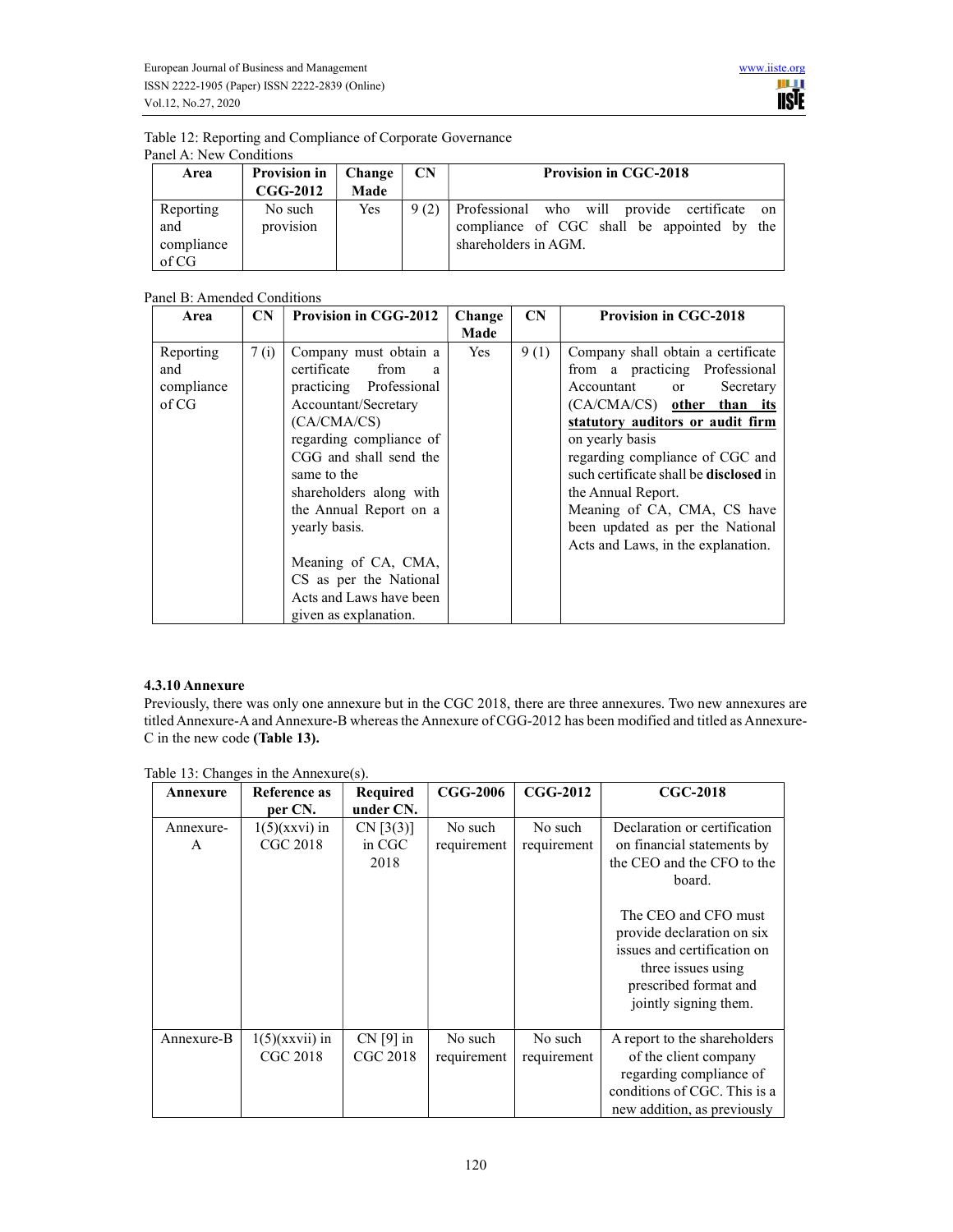|            |                   |             |              |              | there was no prescribed<br>format of compliance<br>certificate by professional<br>CA, CMA or CS. |
|------------|-------------------|-------------|--------------|--------------|--------------------------------------------------------------------------------------------------|
| Annexure-C | $1(5)$ (xxvii) in | $CN$ [9] in | A            | A            | A compliance checklist of                                                                        |
|            | CGC 2018          | CGC 2018;   | compliance   | compliance   | 166 conditions of CGC                                                                            |
|            |                   | $CN$ [7] in | checklist of | checklist of | 2018.                                                                                            |
|            |                   | CGG 2012;   | 37           | 95           |                                                                                                  |
|            |                   | $CN$ [5] in | conditions   | conditions   |                                                                                                  |
|            |                   | CGG 2006;   | of CGG       | of CGG       |                                                                                                  |
|            |                   |             | 2006.        | 2012.        |                                                                                                  |

### 5. Areas requiring further improvement and inclusion in the Code

Even after three stages of development of the corporate governance guideline, each at an interval of every six years, there still remain some areas where further improvements can be done. Also, there are some areas that are still excluded from the best-practices recommendations.

There is dearth of provisions regarding risk governance. In CGG 2006, there was no provision addressing risk at all. However, in CGG 2012, there was a provision of an additional statement of 'risk and concerns' in the director's report to shareholders. Later in CGC 2018, the provision was enhanced by adding '…internal and external risk factors, threat to sustainability and negative impact on environment...'  $[CN. 1(5)(iii)]$  along with a new provision, requiring the mitigation plan of risk and concern of the company to be included in the Management's Discussion and Analysis section of the Annual Report  $[CN. 1(5)(xx)(f)]$ . Despite these, there is still no precise provision requiring disclosure on risk types, risk quantification, the assessment and management of risk, risk tolerance limit and so on. Although, Bangladesh Bank (BB), the central bank of the country, issued risk management guidelines for banks and other financial institutions with detailed risk management and mitigation plan, there is lack of such prescriptions in the Corporate Governance Code. Consequently, non-financial listed companies are not bound to address various risk issues at all. In absence of industry-specific regulatory practices, the BSEC can devise a comprehensive risk governance guideline, within the CGC, to reflect on the risks and concerns faced by listed companies. In the draft CGC of 2017 (Published in the BSEC website on 21 December, 2017), among many issues, 'risk' was addressed with great importance as seen by the prescription of establishing Risk Management Committee (RMC) but it did not come into being in the final CGC, 2018.

In another context, the quantity of Independent Directors (ID) enhanced from CGG 2006 to CGG 2012. In CGC 2018, the number remains unchanged but the issue of true independence of the directors' can still be questioned. As most of the companies in Bangladesh are family controlled and, in many cases, the independent directors come from the Old Boy Network of the serving firm, the true independence can still be compromised (Chowdhury, 2019). Again, in Bangladesh, the minimum required number of independent directors in the BoD and other subcommittees of the board is less than the same in the BoD and other sub-committees of other Asian countries. In the BoD, the composition is as follows: (i) India-At least  $1/3<sup>rd</sup>$  of the total board when chairman is a non-executive or at least half of the total board when chairman is a regular executive director; (ii) Pakistan-Higher of 2 or  $1/3<sup>rd</sup>$ of the board; (iii) Malaysia- At least half of the board but for large companies' majority of the board (Securities and Exchange Board of India, 2015; Securities Commission Malaysia, 2017; Securities and Exchange Commission of Pakistan, 2019). Improvement can be made in these regards. Annual assessment of the board members including the independent directors can be required to resolve the question of true independence to some extent. Moreover, prior approval of the independent director nominees by the regulator, upon their own assessment, can mitigate the old boy network problem.

Although, the current CGC enforces the separation of Chairman and CEO/MD, in the Bangladeshi context, for most of the companies, these two positions are occupied by close family members or people with close ties. So, compliance to the provision could be in letter rather than in spirit.

The extant CGC in Bangladesh lacks focus on female participation on the BoD. Female directorship in the BoD was proposed through the 2017 draft but have not been included yet. Since the Bangladesh government emphasizes greatly on women empowerment, CGC could have specific provisions for female representation in the board. Bringing such gender diversity is seen the governance codes of India, Pakistan and Malaysia. Besides, in the governance codes of India and Pakistan, precise requirements of Directors' Training Program are found.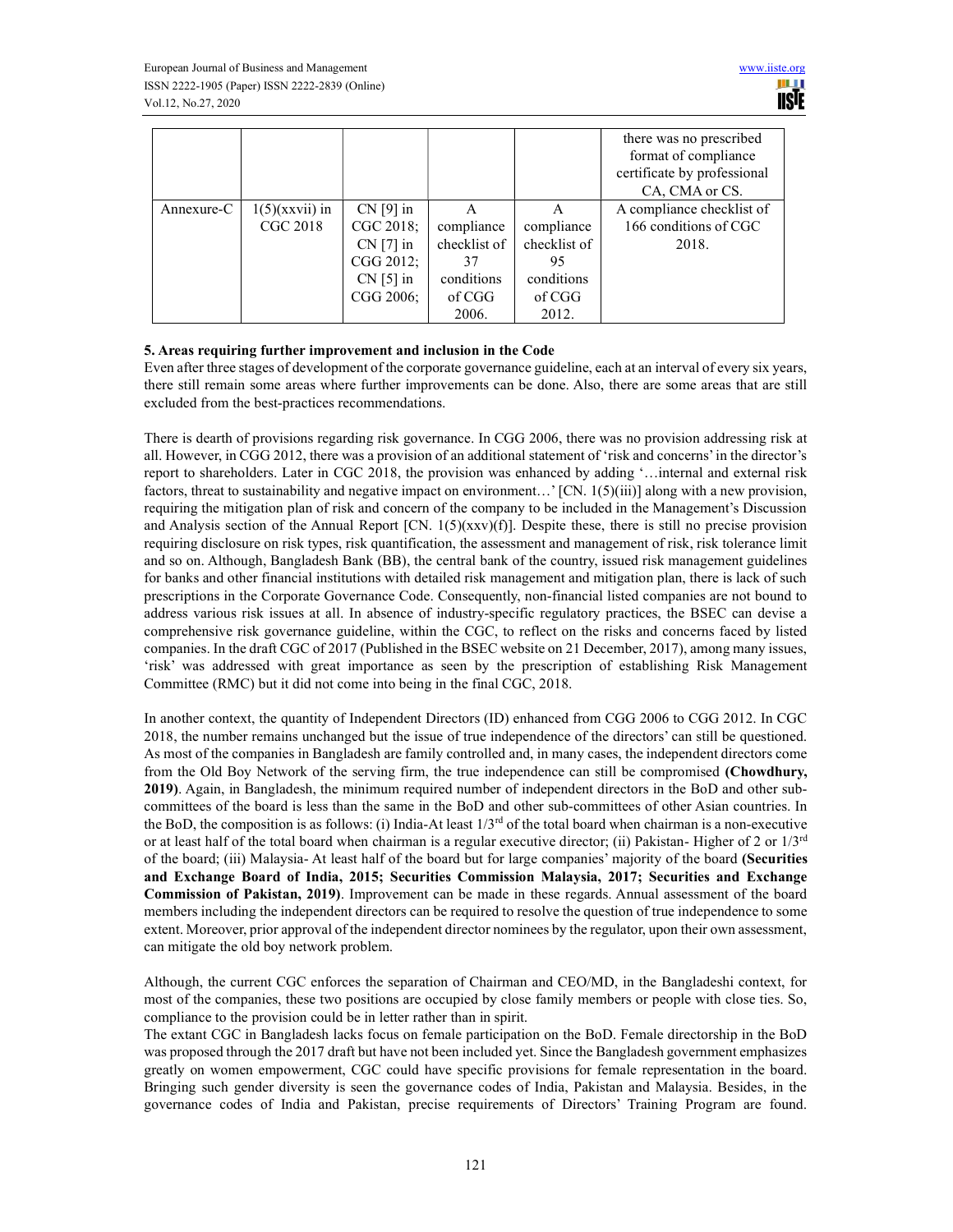Bangladeshi code could also follow that path in order to foster greater board effectiveness.

Any provisions outlining the Tax Management and Reporting issues of the companies are still something to look for in the future developments of the Code. To optimize the efficacy of the Audit Committee, it is required that all the Audit Committee members possess sound accounting and financial management background, but the current provision gives leeway through the loosely defined term 'financial literacy'. Yearly evaluation of the board's performance and independence of IDs will nurture board effectiveness and good governance.

According to Malaysian Code on Corporate Governance (MCCG), variation in applying corporate governance code for small and large companies, unlike Bangladesh's current CGC, can reduce cost and bring some flexibility to the small firms (Securities Commission Malaysia, 2017). Bangladesh can follow this practice for its companies as well. The CGC issued by the BSEC targets only the listed companies but it should encourage the non-listed companies like many State-owned Enterprises (SOE), Small and Medium Enterprises (SME) and Non-Governmental Organizations (NGO) to follow CGC in order to enhance accountability, transparency and sustainability. Moreover, portion of the Code could be implemented on 'Comply Basis' whereas some other portions could be implemented on 'Comply or Explain' basis. This would open the avenue for introducing new areas into the code for better governance.

Besides working on these areas, some other areas that could be introduced in the Corporate Governance Code of Bangladesh includes- formation of Executive Committee and Stakeholders Relationship Committee; environmental and social policies, furnishing financial information using XBRL (eXtensible Business Reporting Language), whistle blowing & security provisions or vigil mechanisms, outline of the BSEC's role in evaluating compliance of CGC and enforcing repercussions, rewarding and punitive measures as per the governance performance etc.

#### 6. Conclusion

Corporate Governance is a control mechanism to lessen agency problem and thereby fostering fairness, transparency, accountability and responsibility in the corporate culture. A decent and comprehensive corporate governance code can promote better practices and its proper exercise can attract both local and overseas investors, lenders and other stakeholders by facilitating their convictions. Hence, CG guidelines were refurbished twice after its first decree to extend its scope for good governance. Many changes have come over the years. In the recent development, the addition of Nomination and Remuneration Committee (NRC) is the most exigent composition that covers several directions. Still the provisions regarding NRC have room for improvement. On the other hand, maintaining company website is another crucial composition in the new code that can pull more trust of investors, lenders and other interested parties. Even after considering all these, it is a fact that the first Code of CG in Bangladesh, with voluntary requirements by a private initiative (BEI, 2004) was more comprehensive and coherent with the CG guide of UN than the CGG 2006 by SEC (Qurashi, 2018). Then again, many important aspects of good governance included in BEI's Code of CG are still not covered in the current CGC 2018. Consequently, the regulatory authority should focus on sustainable development of CGC considering the best CG practices exercised all over the world, especially our neighboring countries, rather than routine minute reformation of the code. As the CGC 2018 has been newly enacted in June, 2018 there have been very few works on it and thus- comparison with neighboring countries' CGC, checking the coherence with CG guide of UN and OECD and other best practices, as well as implementation of the new CGC 2018 across different industries in Bangladesh and its impact on firm performance and disclosure etc. might be studied and investigated in the coming days.

#### References

- Aguilera, R. and Cuervo-Cazurra, A., 2004. Codes of Good Governance Worldwide: What is the Trigger?. Organization Studies, [online] 25(3), pp.415–443. Available at: <http://citeseerx.ist.psu.edu/viewdoc/download?doi=10.1.1.196.3301&rep=rep1&type=pdf>.
- Bangladesh Enterprise Institute. 2003. A Comparative Analysis Of Corporate Governance In South Asia: Charting A Roadmap For Bangladesh. [online] Available at: <https://bei-bd.org/publications/a-comparative-analysisof-corporate-governance-in-south-asia-charting-a-roadmap-for-bangladesh/>.
- Bangladesh Enterprise Institute. 2004. The Code Of Corporate Governance For Bangladesh. [online] Available at: <https://bei-bd.org/publications/the-code-of-corporate-governance-for-bangladesh/>.